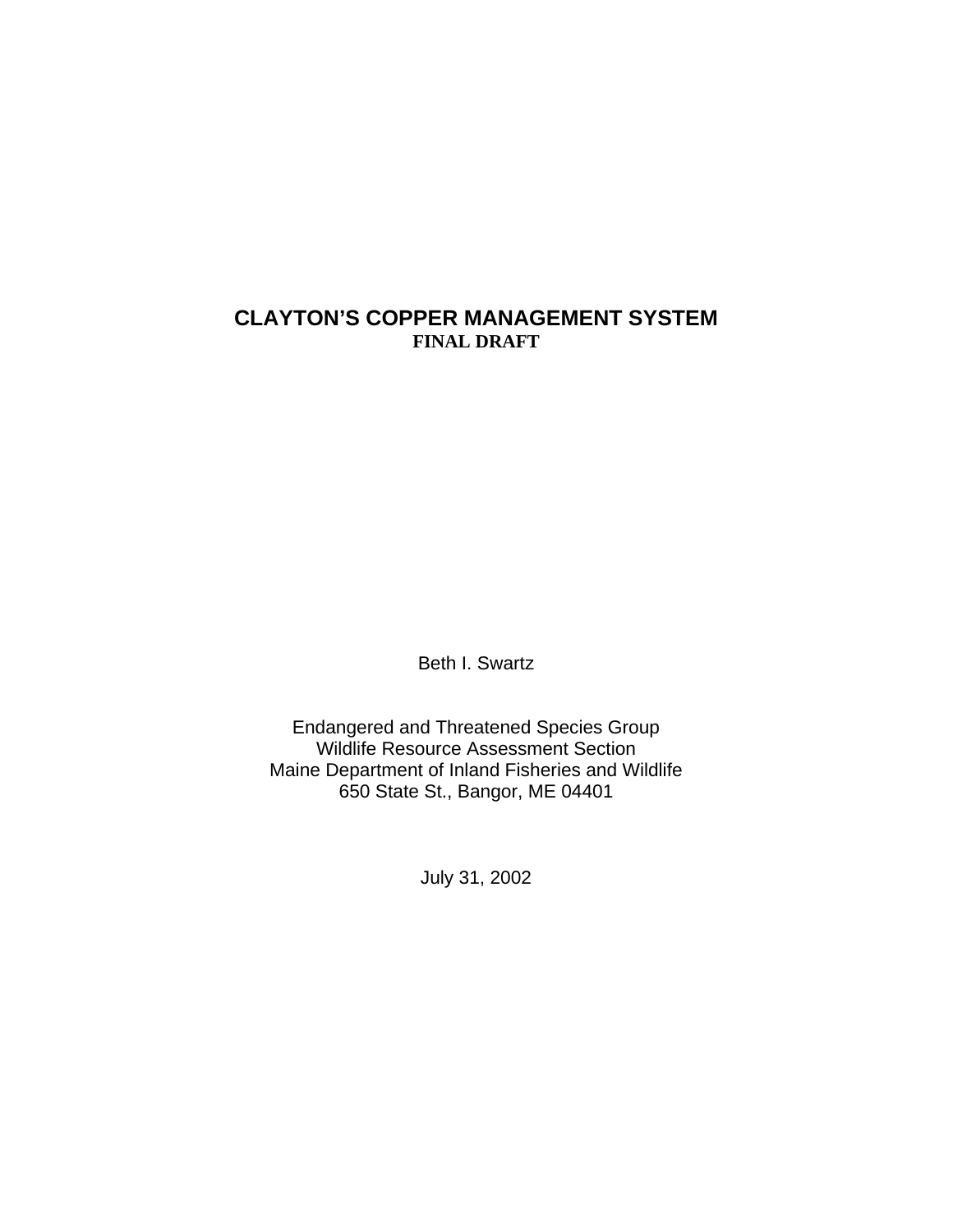## TABLE OF CONTENTS

| Page |
|------|
|      |
|      |
|      |
|      |
|      |
|      |
|      |
|      |
|      |

## LIST OF FIGURES

| 1. Flow diagram depicting decision criteria for Population Management |  |
|-----------------------------------------------------------------------|--|
| 2. Flow diagram depicting decision criteria for Habitat Management    |  |
| 3. Flow diagram depicting decision criteria for Research Management   |  |
| 4. Flow diagram depicting decision criteria for Outreach Management   |  |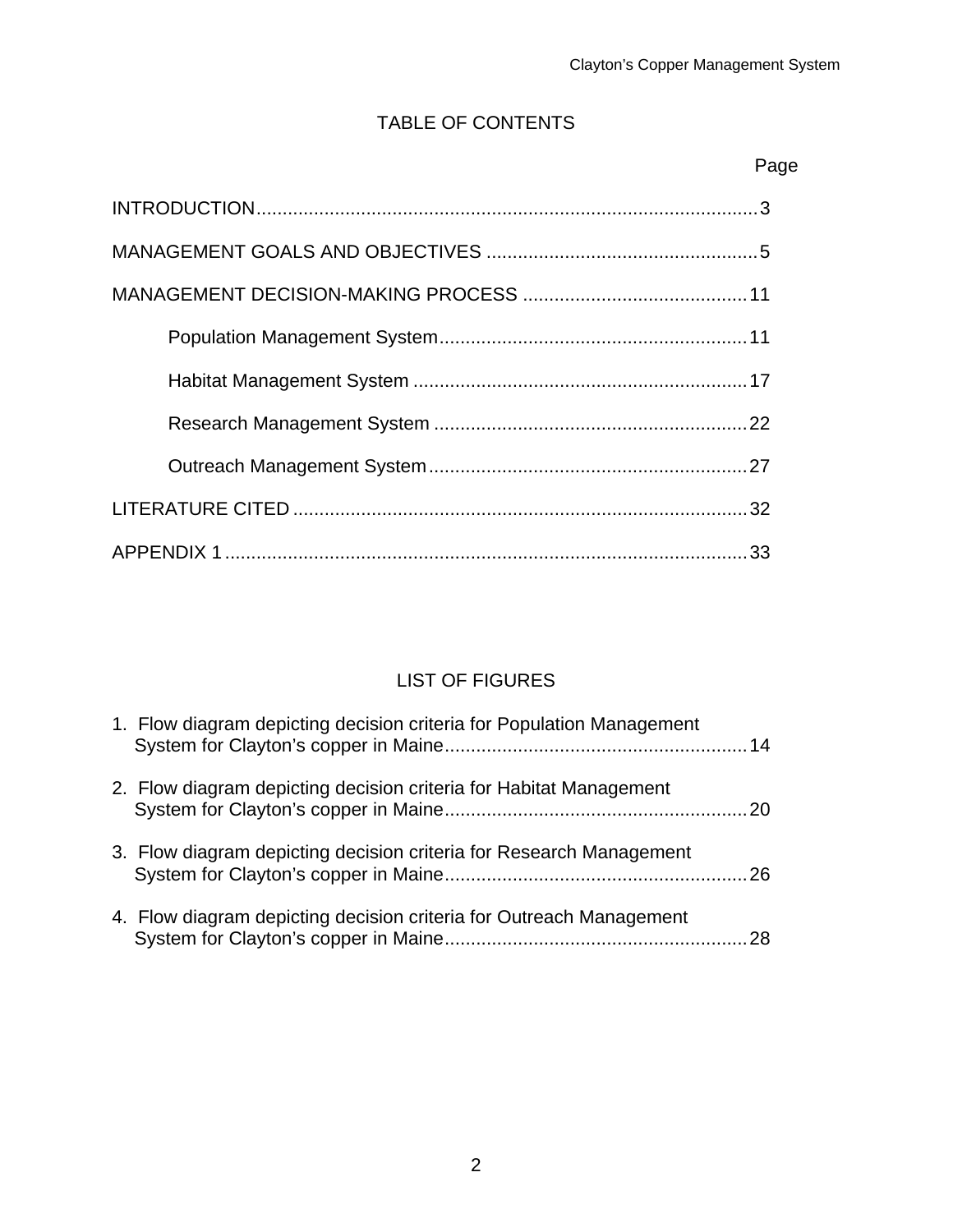#### **INTRODUCTION**

This document describes the process used by the Maine Department of Inland Fisheries and Wildlife (MDIFW) to implement management, research, and outreach programs for recovering the Clayton's copper (*Lycaena dorcas claytoni*). Listed as endangered under Maine's Endangered Species Act (12 MRSA, Section 7753) in 1997, this butterfly is currently known from only ten sites worldwide -- nine in Maine and one just over the border in New Brunswick. With nearly the entire global population contained within its borders, Maine holds the primary responsibility for conserving this rare subspecies and its habitat for the future.

To begin this process, MDIFW completed a species assessment for Clayton's copper in February 2001 (Swartz et al. 2001). The assessment summarizes all currently known information about the butterfly and includes reviews of past, present, and future habitat condition, population status, research, and management. In March 2001, a public working group established goals and objectives for Clayton's copper management over the next 15 years. The Commissioner's Advisory Council approved these goals and objectives in October 2001.

The following Management System outlines MDIFW's strategy for achieving the goals and objectives established for managing and recovering Clayton's copper. Management actions are enumerated, and a decision-making process is outlined, based on the assumption that adequate funding will be available to accomplish these

3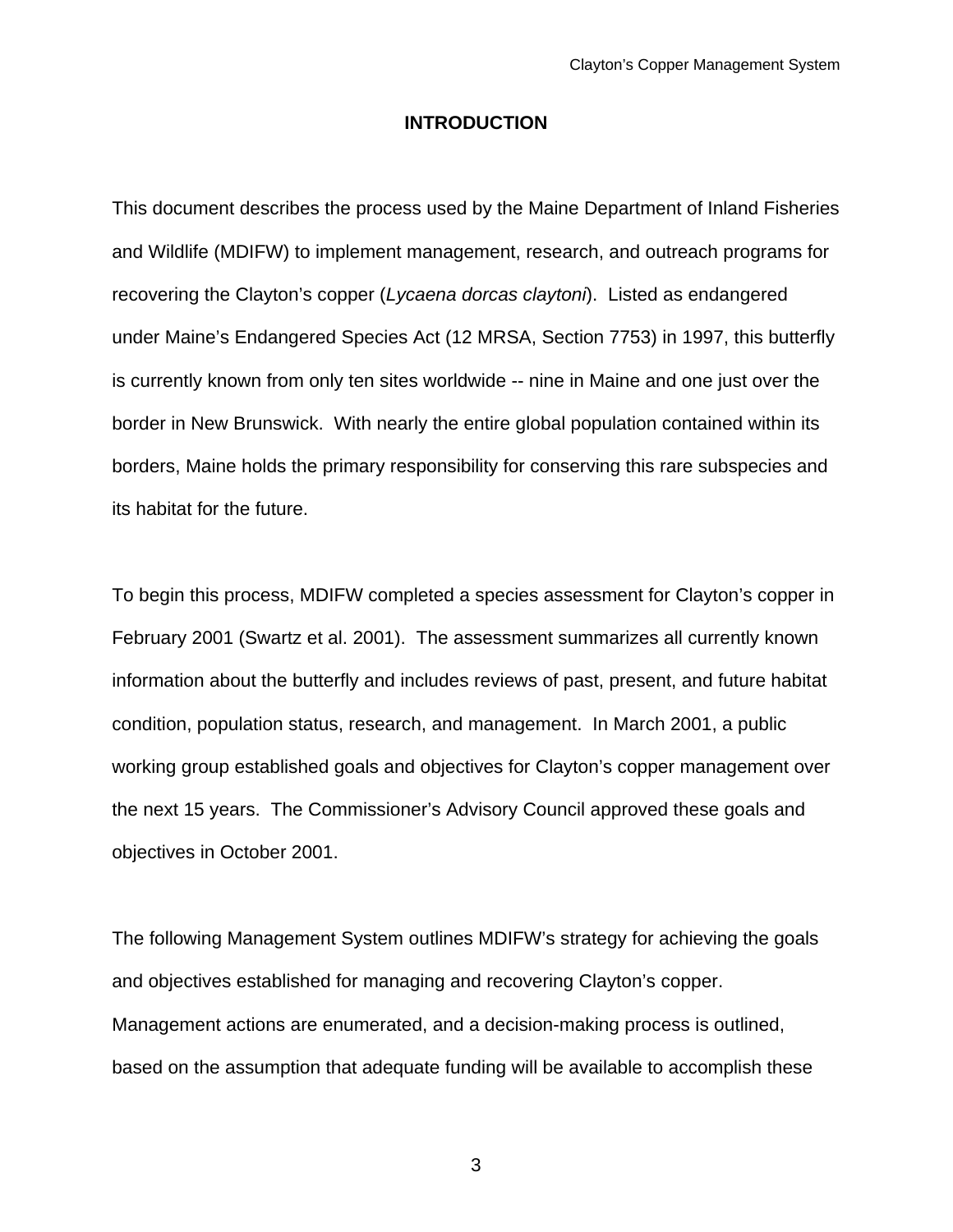objectives within the current 15-year management cycle. It is also assumed that suitable, willing partners exist locally and sufficient MDIFW staff and resources will be allocated to Clayton's copper management, research, and outreach. Currently, however, adequate funding and resources are **not** available to MDIFW and, unless they are secured, most objectives cannot be met within the expected deadlines.

Management actions for Clayton's copper are prioritized in Appendix 1. Potential partners, estimated costs, and realistic time frames for accomplishing these actions are also suggested. This information should serve as a guide to MDIFW for meeting the goals and objectives established by the public working group.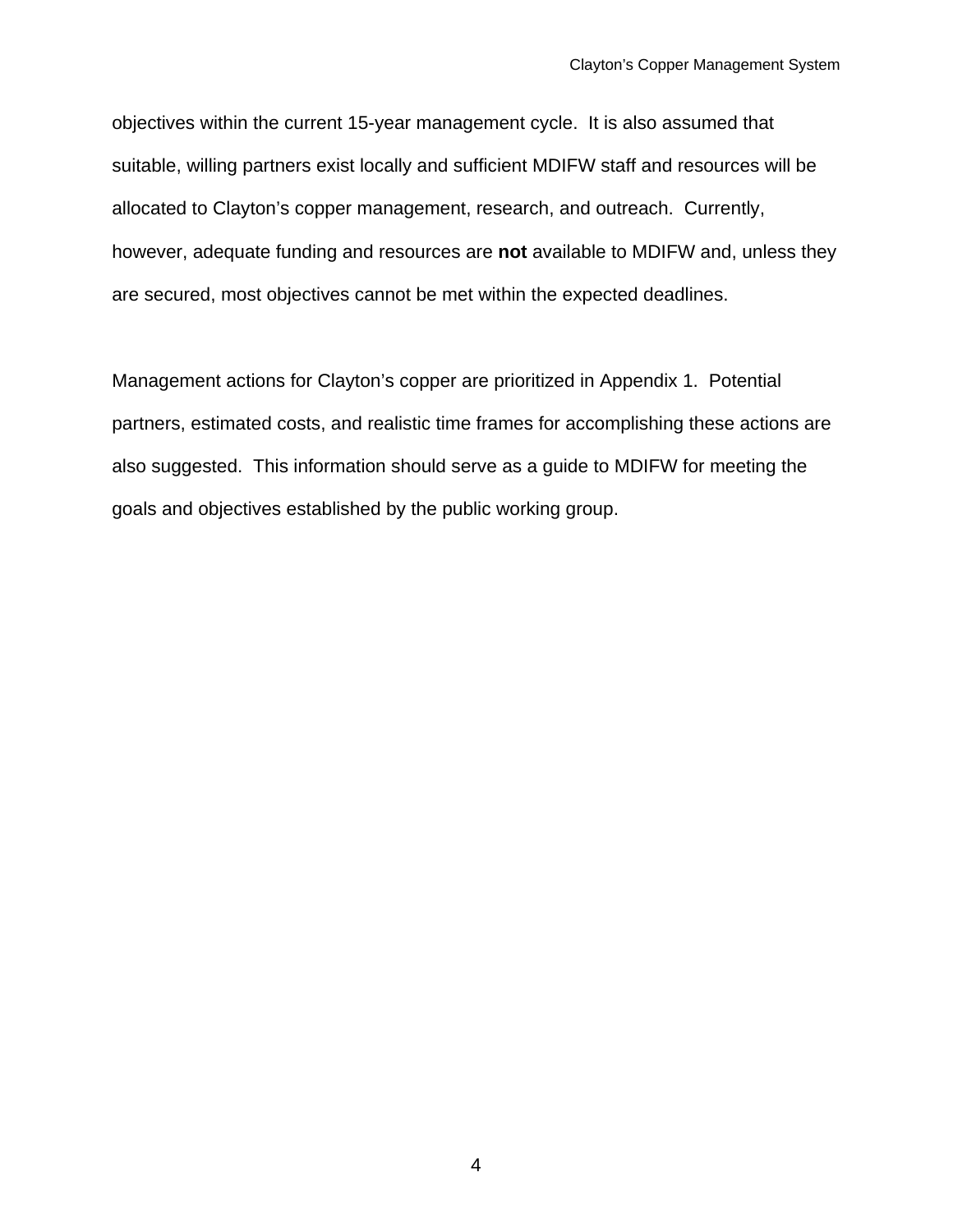## **MANAGEMENT GOALS AND OBJECTIVES**

The strategic planning process employed by MDIFW solicits public input in the development of goals and objectives for species management. The following were developed for the Clayton's copper:

**GOAL:** Ensure the long-term viability of Clayton's copper and its habitat in Maine, and determine the criteria necessary for recovery of the species.

**Population Objective 1:** By 2002, develop and implement a monitoring plan to determine an approximate baseline population of Clayton's copper in Maine.

- $\triangleright$  Existing methodologies for inventorying butterfly populations can be applied to develop statistically valid estimates of population size.
- $\triangleright$  All populations of Clayton's copper in Maine can be identified.
- $\triangleright$  Landowner permission for implementing a monitoring program will be obtained at all sites.
- $\triangleright$  The monitoring plan and implementation schedule will include considerations for annual fluctuations in population size.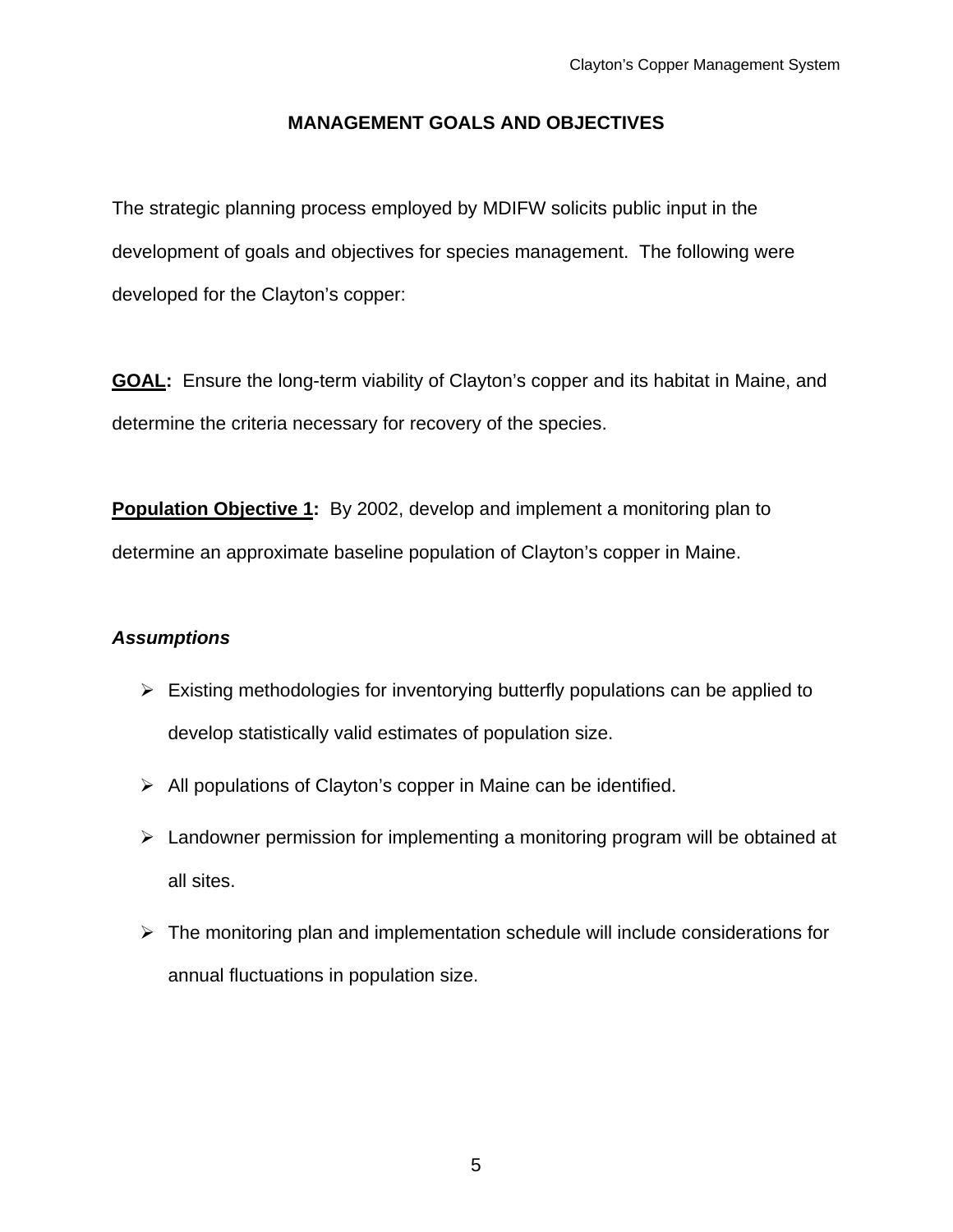**Population Objective 2:** By 2005, complete a statewide survey to identify all Clayton's copper populations in Maine.

## *Assumptions*

- $\triangleright$  Host plant (shrubby cinquefoil) stands large enough to support viable populations of Clayton's copper are very limited in number and distribution. Occurrences are already largely documented, and additional, naturally occurring stands are not likely to be discovered.
- ¾ Some host plant stands unoccupied by Clayton's copper could become occupied or re-occupied in the future, particularly in the vicinity of existing populations.

**Population Objective 3:** By 2006, determine a tentative, working minimum viable population (MVP) for Clayton's copper and establish population objectives.

- ¾ A tentative, working MVP can be developed despite incomplete knowledge of Clayton's copper's life history characteristics and requirements.
- $\triangleright$  Existing MVPs for similar species of butterflies are appropriate to use as a template for developing a model for Clayton's copper.
- $\triangleright$  Population models can incorporate the metapopulation concept to address relationships between populations.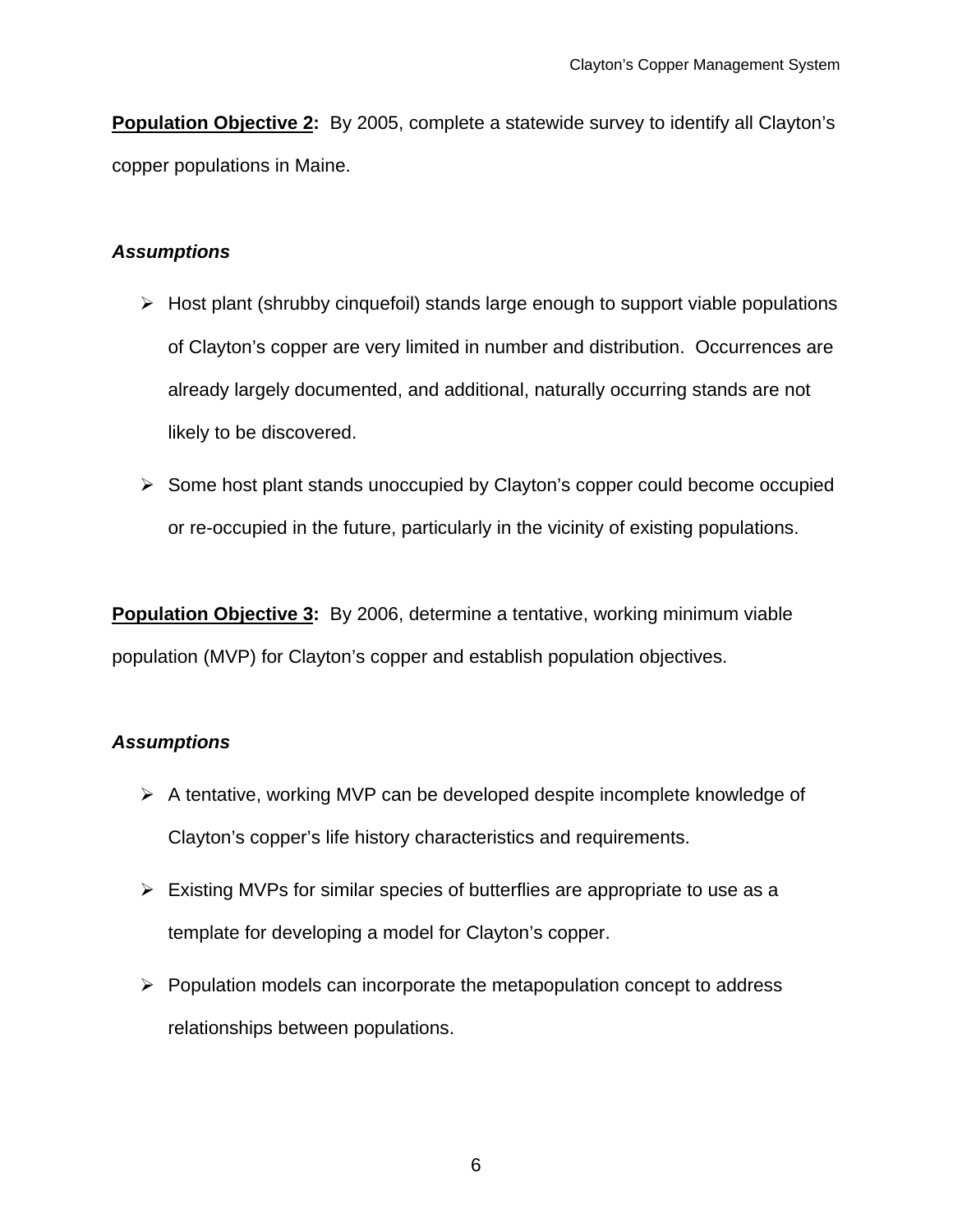$\triangleright$  Meaningful population objectives can be established despite the absence of historic data, and without a complete understanding of life history, limiting factors, risk of extinction, and recovery potential.

**Habitat Objective 1:** By 2006, determine the amount and quality of potential habitat for Clayton's copper in Maine.

- $\triangleright$  Potential habitat for Clayton's copper is identified by an extant occurrence of shrubby cinquefoil large enough to support a viable population of the butterfly, and includes both upland and wetland sites.
- ¾ Specific locations of historic (extirpated) occurrences of Clayton's copper, or shrubby cinquefoil stands large enough to support viable populations of the butterfly, are unknown and cannot be identified as potential habitat.
- $\triangleright$  Shrubby cinquefoil stands large enough to support viable populations of Clayton's copper are very limited in number and distribution. Occurrences are already largely documented, and additional, naturally occurring stands are not likely to be discovered.
- $\triangleright$  Factors determining which host plant stands are potential habitat for Clayton's copper can be identified.
- $\triangleright$  Factors determining the quality of potential habitat can be identified.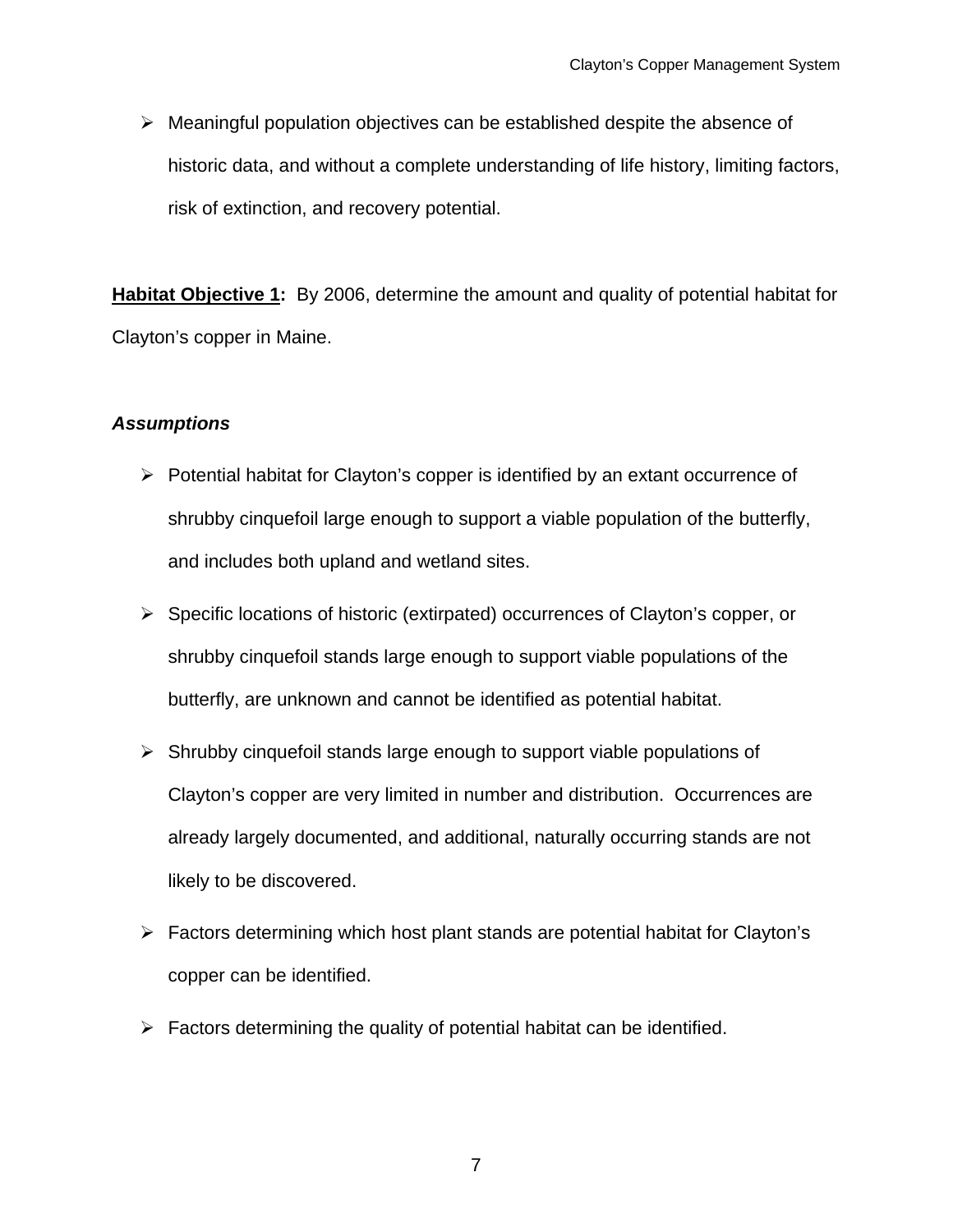$\triangleright$  The amount and quality of potential habitat for Clayton's copper can be increased or decreased as a result of both natural and human-influenced events.

**Habitat Objective 2:** Protect and manage all habitats supporting Clayton's copper in Maine through 2016.

- $\triangleright$  All habitats supporting Clayton's copper populations can be identified.
- $\triangleright$  Habitat protection can be achieved using a variety and combination of land protection tools specific to the needs of each site.
- $\triangleright$  Landowners, user groups, municipalities, and the public will support protection and management initiatives.
- ¾ Protection and management of Clayton's copper habitat will be a high priority for conservation organizations and agencies with ownership or management authority on sites supporting the butterfly.
- $\triangleright$  Habitat protection initiatives will ensure each site can support a viable population of Clayton's copper over the long-term.
- $\triangleright$  Habitat protection includes providing adequate upland buffers around wetlands, and managing these buffers to maintain or enhance shrubby cinquefoil populations.
- $\triangleright$  Habitat protection includes monitoring for and mitigating events (natural or human-influenced) occurring in the watershed that might negatively affect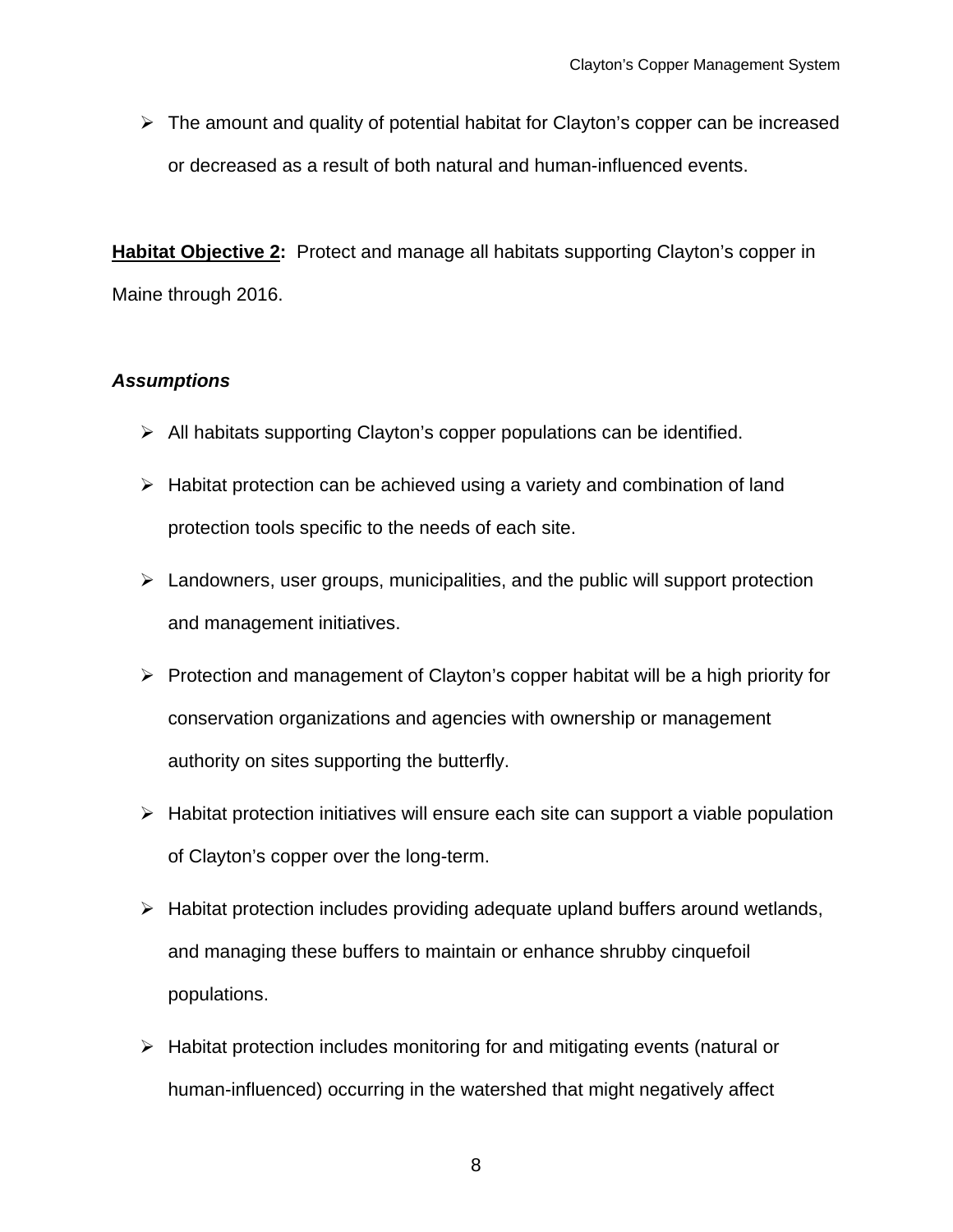Clayton's copper or its habitat (i.e. beaver impoundments, irrigation drawdowns, fire, etc).

- $\triangleright$  Adequate upland buffer distances can be determined.
- $\triangleright$  Maintaining habitat at some sites may require only monitoring, and little or no management actions.
- $\triangleright$  Limiting factors affecting Clayton's copper and its host plant can be identified and incorporated into effective management strategies.
- $\triangleright$  Best management practices for maintaining or enhancing shrubby cinquefoil stands can be identified and incorporated into effective management strategies.
- $\triangleright$  Factors defining the quality and significance of an individual site to Clayton's copper can be identified and incorporated into effective habitat protection strategies.

**Research Objective:** By 2002, identify strategies to determine limiting factors, population dynamics, genetic variability, dispersal capability, and habitat dynamics affecting Clayton's copper in Maine.

## *Assumptions*

- $\triangleright$  Existing strategies for similar species can be used as templates to develop methods for researching Clayton's copper.
- $\triangleright$  Local expertise will be available outside of MDIFW to help identify these strategies and pursue research objectives.

9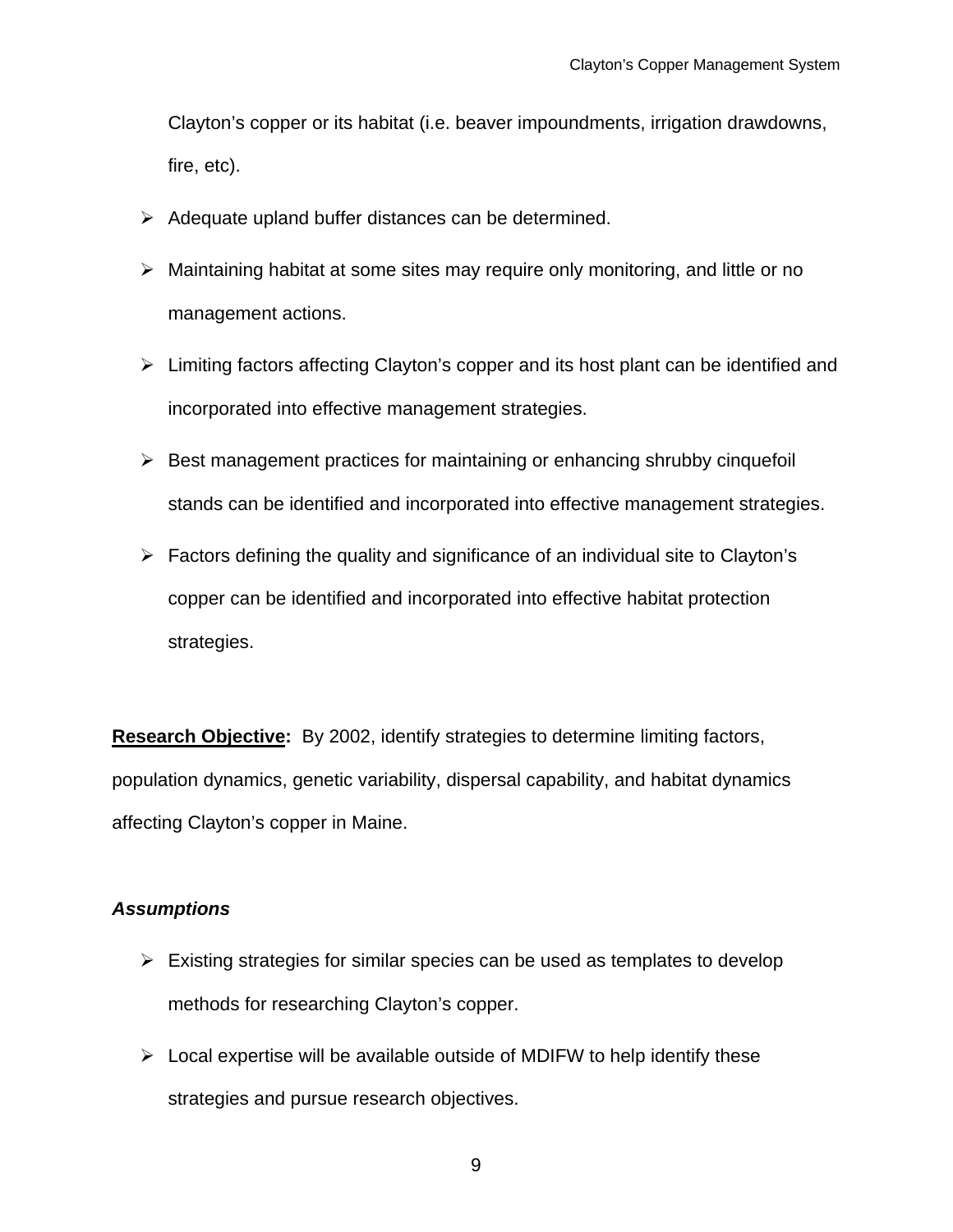**Outreach Objective:** By 2002, and in conjunction with partners, develop and implement an outreach plan to increase awareness and understanding of the Clayton's copper and its habitat requirements in Maine. Outreach should be targeted at towns, landowners, and the general public.

- $\triangleright$  Increasing awareness and understanding of the Clayton's copper and its habitat requirements is essential to the species' recovery.
- $\triangleright$  Support from both the local and statewide public is necessary.
- ¾ Within the Clayton's copper's limited distribution, key partners and audiences for outreach can be identified and will be receptive to an outreach plan.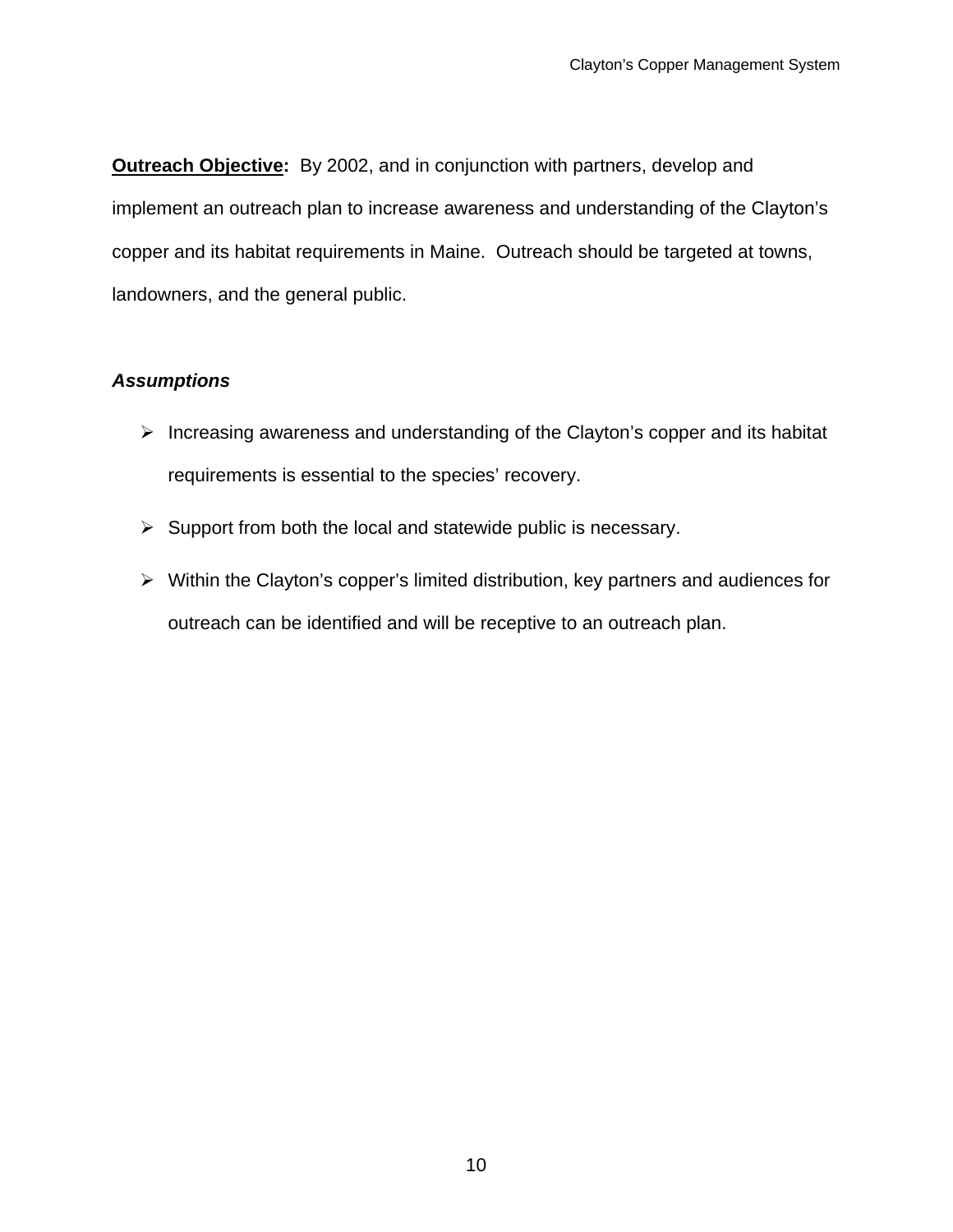## **MANAGEMENT DECISION-MAKING PROCESS**

The following four-part management system provides the framework for managing populations and habitats of Clayton's copper in Maine. Further, it identifies a system for determining research strategies to fill key knowledge gaps about Clayton's copper, and for improving public understanding and appreciation of this endangered butterfly.

## **POPULATION MANAGEMENT SYSTEM**

### **Decision Criteria**

The following criteria determine the sequence of procedures used to conserve Clayton's copper populations in Maine and establish recovery objectives (Fig. 1).

**Criterion A:** *Has a monitoring plan to determine an approximate baseline population been developed and implemented?*

This criterion addresses the need for reliable population estimates at each site supporting Clayton's copper populations, and for a baseline, statewide total population estimate. These population estimates are essential to determining meaningful population objectives and recovery goals, and to monitoring future trends, responses to management actions, and progress towards recovery. Estimates of population size are also critical to understanding the relative importance of each site to species recovery, and to developing long-term, site-specific habitat management plans.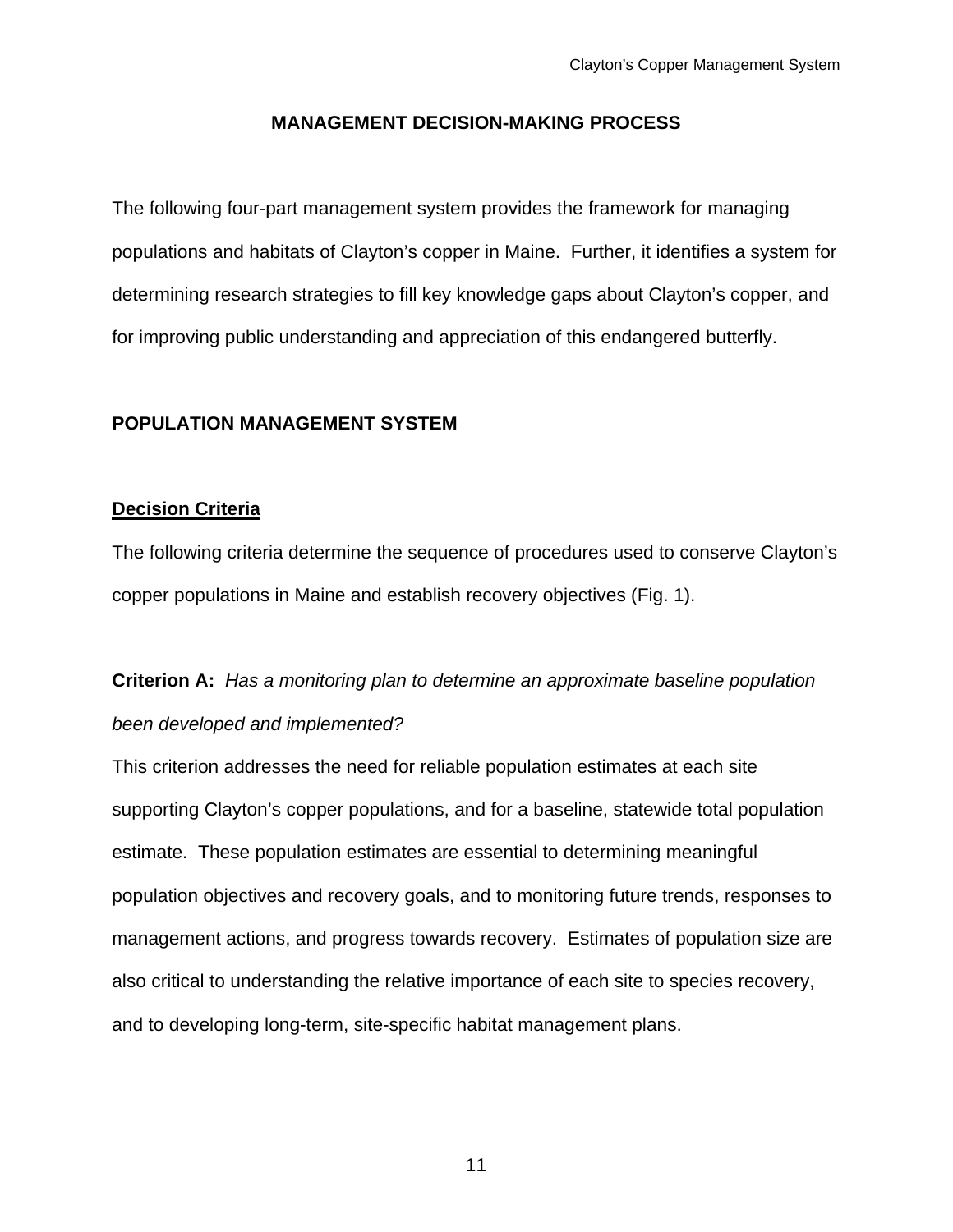An affirmative response will require that a reliable, long-term monitoring plan has been initiated at each site currently known to support Clayton's copper populations.

#### **Criterion B:** *Has a statewide survey been completed?*

This criterion addresses the need to identify all populations of Clayton's copper in Maine, as well as all sites with potential to support Clayton's copper populations. A complete, statewide understanding of the occurrence, distribution, and status of both butterfly and host plant is basic to the realization of all other population and habitat management objectives established for Clayton's copper.

An affirmative response will be achieved when all shrubby cinquefoil stands with the potential to support viable populations of Clayton's copper have been identified to the best ability possible and surveyed to determine presence or absence of Clayton's copper.

#### **Criterion C1:** *Has a tentative, working MVP been determined?*

This criterion addresses the need for a measure of Clayton's copper's risk of extinction in Maine, from which population recovery goals can be defined. It also recognizes that all of the life history data necessary to establish a MVP may not yet be available for Clayton's copper, and a provisional model might be developed based on current knowledge and existing MVPs for similar species. This tentative MVP could then provide an adequate understanding from which population objectives could be established.

12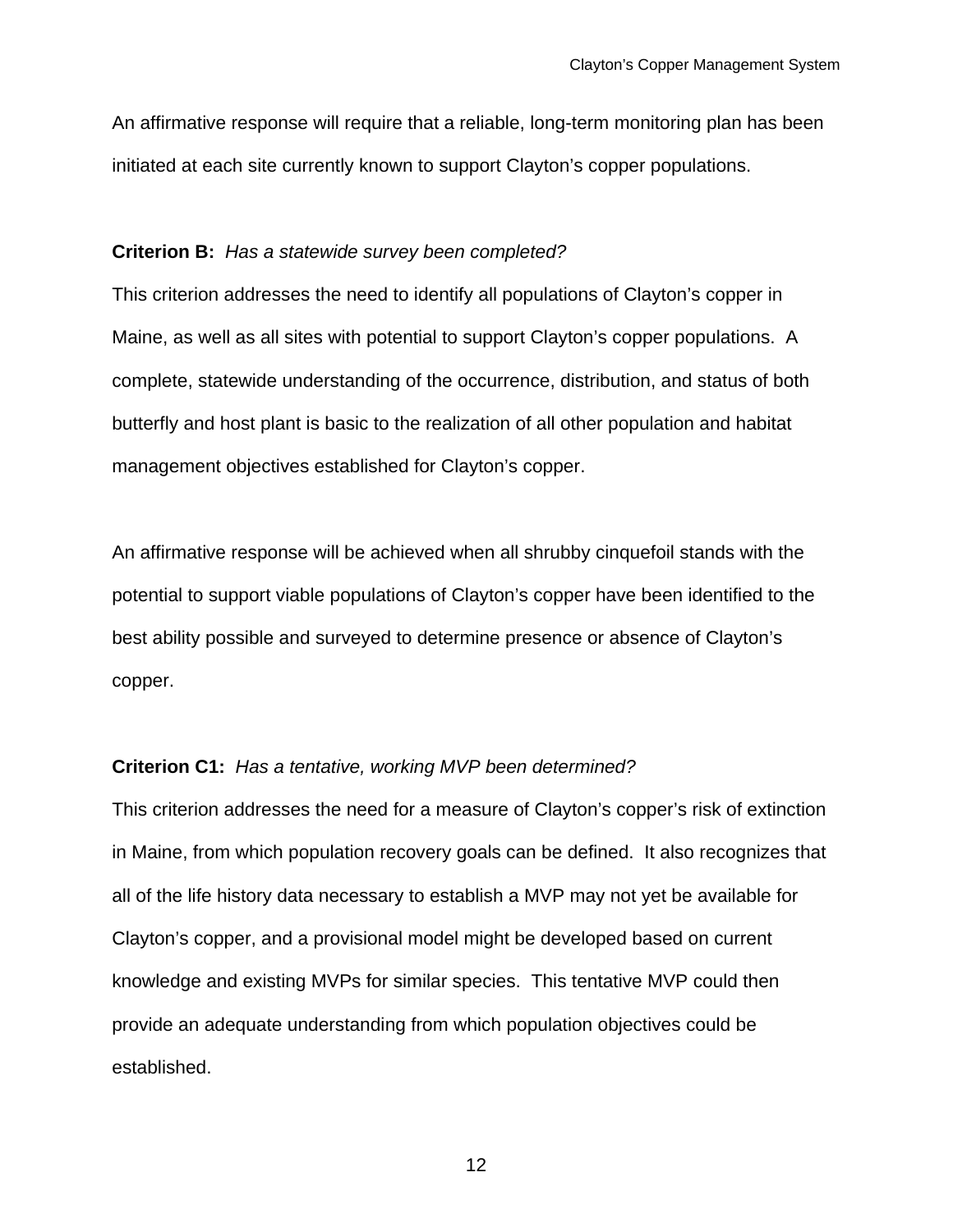An affirmative response will require that a working MVP has been developed, using the most appropriate current models and the best available data on Clayton's copper or related species.

## **Criterion C2:** *Have population objectives been established?*

This criterion addresses the need for numerical population estimates on which to base recovery goals and objectives.

An affirmative response is only possible after Criteria A, B, and C1 have been met, and population recovery goals and objectives have been developed.

## **Criterion D:** *Have all population objectives been met?*

An affirmative response will be achieved when all components of the population objectives have been realized.

### **Management Actions**

The following management actions are the recommended procedures for accomplishing the population objectives. Specific management actions result from responses to decision criteria identified in Figure 1.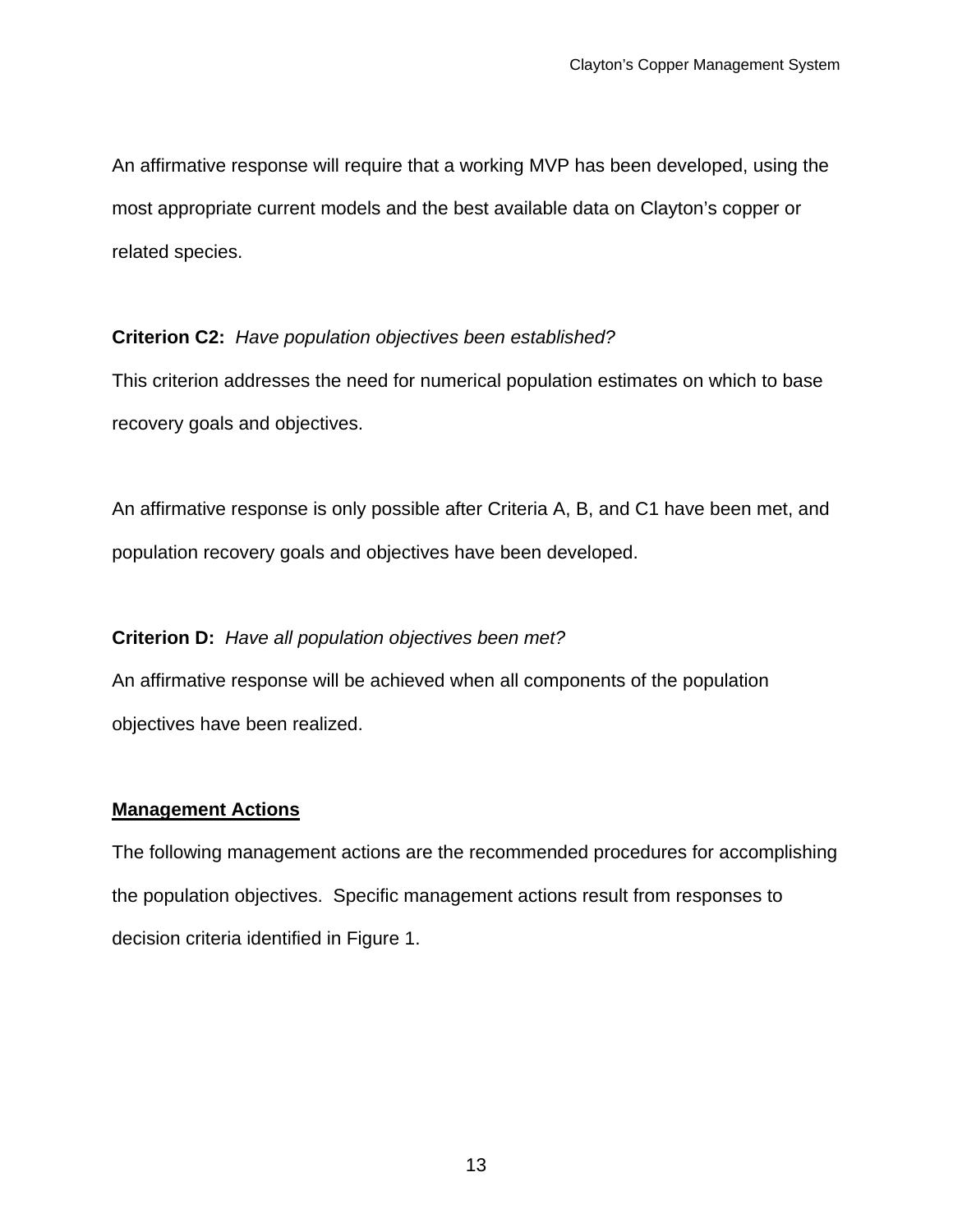

Figure 1. Flow diagram depicting decision criteria for Population Management System for Clayton's copper in Maine.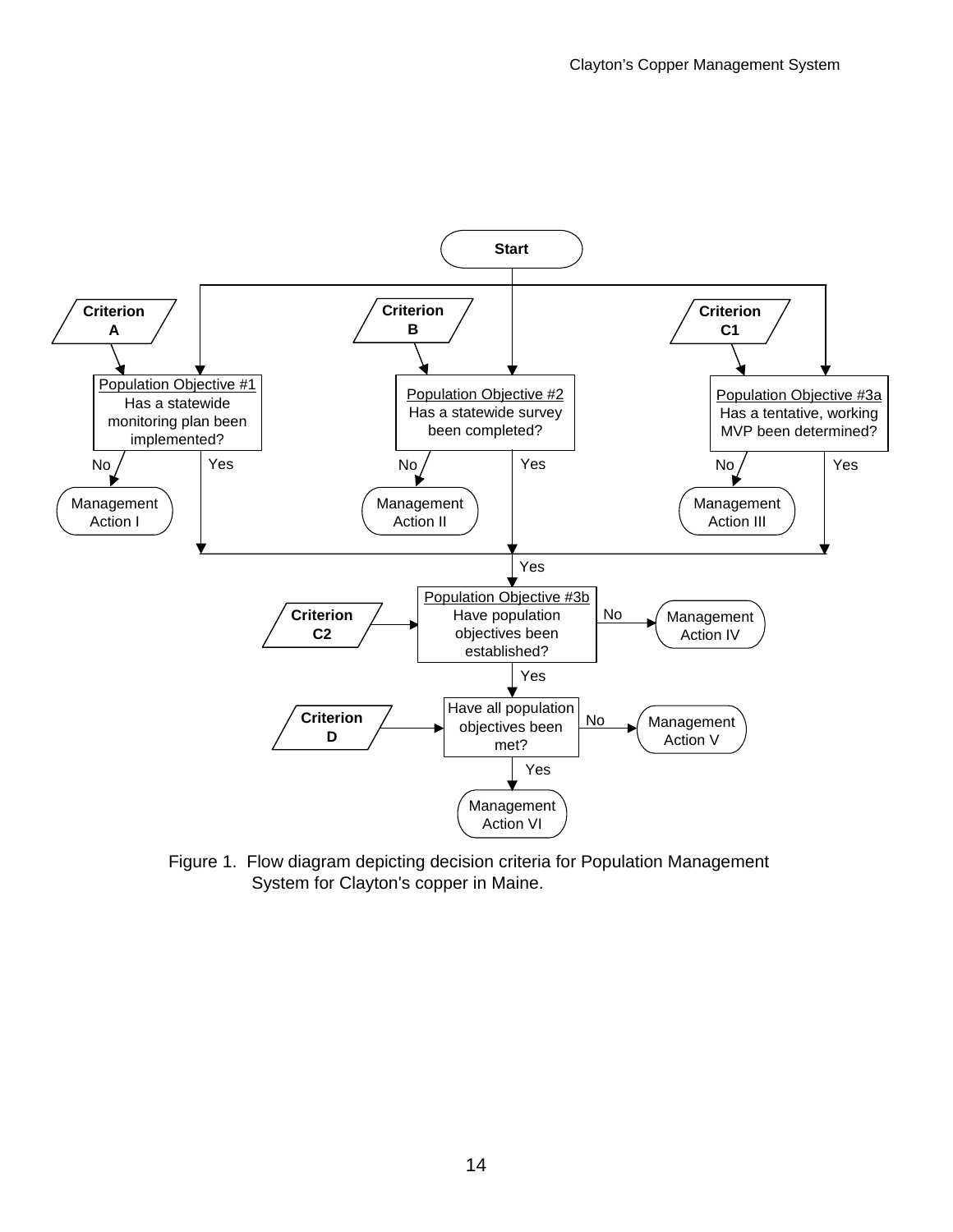## **Management Action I**

- 1) Identify and map each site in Maine known to support a population of Clayton's copper.
- 2) By consulting with experts and current literature, develop a monitoring scheme that will yield a reliable and statistically valid population estimate for each site, and from which a statewide population estimate can be determined. Survey methods should accommodate the need for measuring long-term trends, annual fluctuations, responses to management actions, and progress towards recovery over the longterm.
- 3) Obtain landowner permission to initiate a long-term monitoring program at each site.
- 4) Establish survey plots and/or transects at each site, and design a monitoring schedule.
- 5) Initiate monitoring program at each site.

## **Management Action II**

- 6) Identify and map each shrubby cinquefoil stand in Maine with the potential to support Clayton's copper populations by:
	- a) compiling documented occurrences, reports, and rumors
	- b) researching herbarium logs and field notes
	- c) querying field personnel and local sources
	- d) if possible, predicting potential occurrences using GIS to analyze soils,

hydrology, and vegetative cover types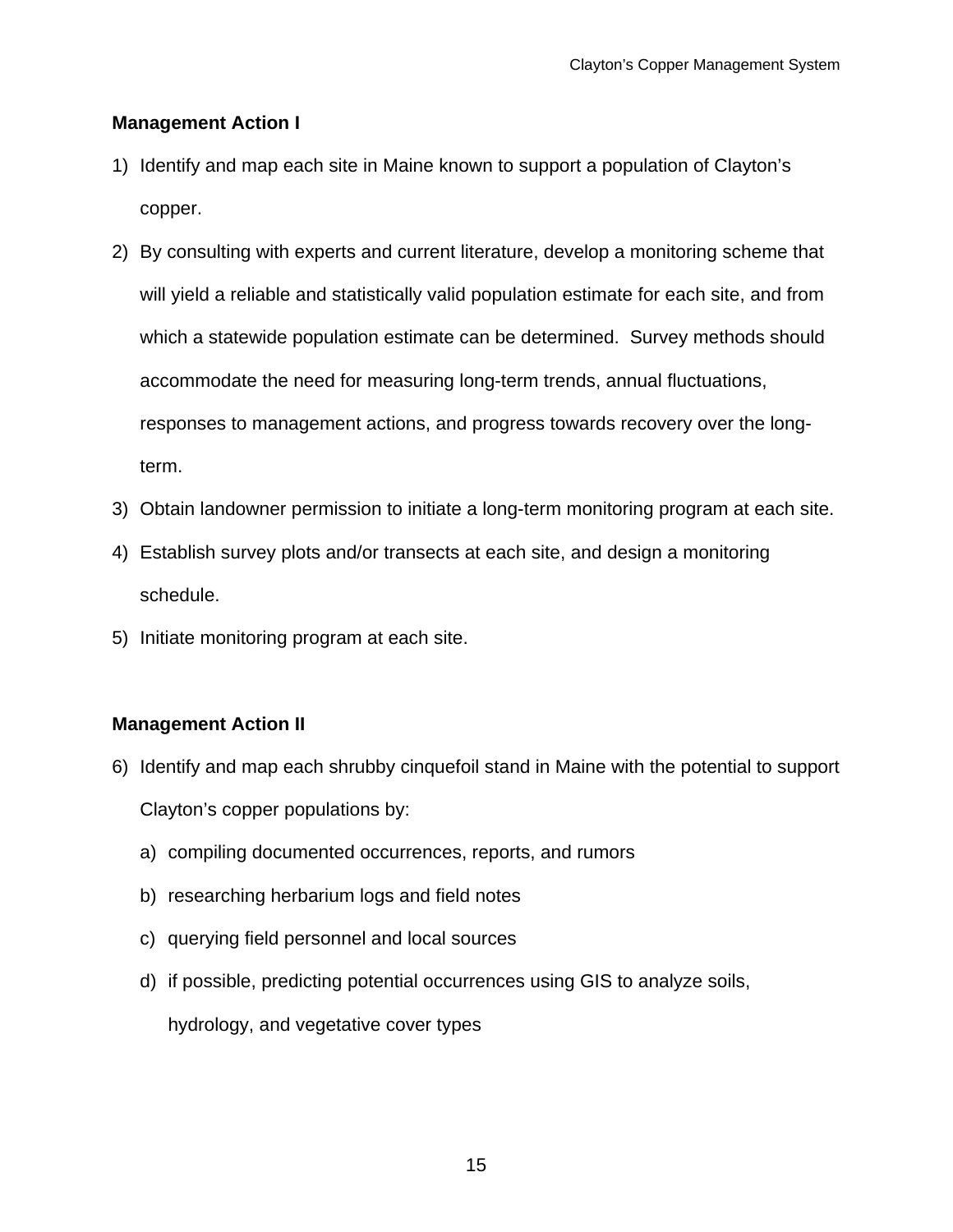- e) aerial surveying high probability areas (based on soils, hydrology, vegetative cover types, and proximity to existing stands)
- 7) Survey every shrubby cinquefoil stand identified to determine presence or absence of Clayton's copper. Accomplish via statewide ecoregional surveys, contract positions, and/or ET group staff time.
- 8) Determine the amount and quality of potential habitat at each site in order to simultaneously accomplish Habitat Objective #1 (Habitat Management System, Criterion A, Management Action I).

## **Management Action III**

- 9) Compile all currently known, relevant data for Clayton's copper and related species (i.e. life history, limiting factors, environmental influences, etc).
- 10) Research scientific literature and recovery plans of similar species for existing MVP models that could be used as a template for Clayton's copper.
- 11) Develop a model for and determine a tentative, working MVP from which reliable population objectives can be determined.

## **Management Action IV**

12) In conjunction with the public working group, establish population recovery goals and objectives.

## **Management Action V**

13) Continue work to meet all objectives.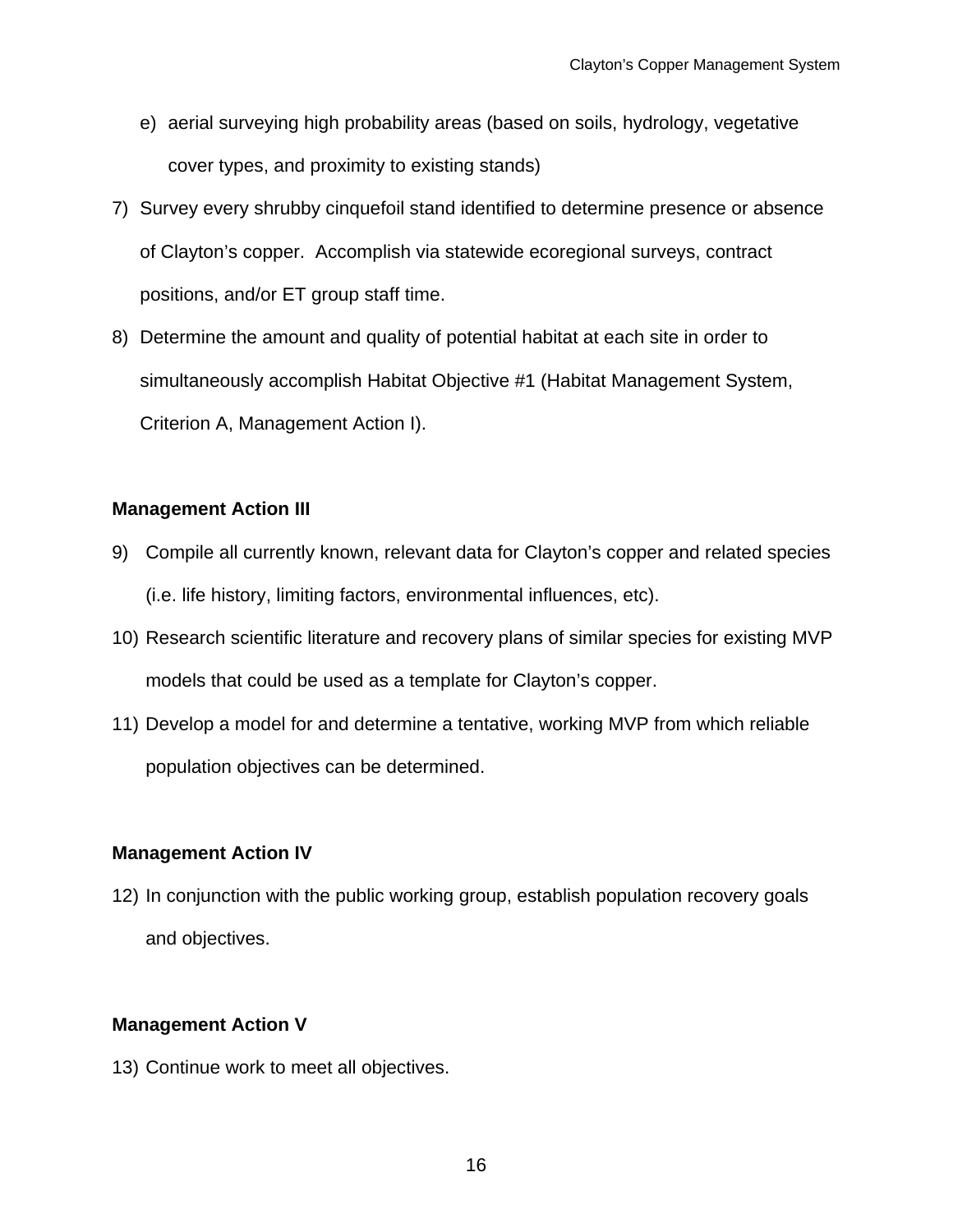## **Management Action VI**

- 14) Convene a public working group to develop new population goals and objectives.
- 15) Develop a new Population Management System based on revised goals and objectives.

## **HABITAT MANAGEMENT SYSTEM**

## **Decision Criteria**

The following criteria determine the sequence of procedures used to conserve Clayton's copper habitat in Maine (Fig. 2).

## **Criterion A:** *Have the amount and quality of potential habitat in Maine been determined?*

This criterion addresses the need to identify, quantify, and evaluate all potential habitat for Clayton's copper in Maine. This baseline habitat data is essential to understanding the butterfly's current status, habitat management needs, and recovery potential.

An affirmative response will be achieved when all potential habitats in Maine have been identified and surveyed for Clayton's copper (Population Criterion B), and the amount and quality of habitat present at each site has been assessed.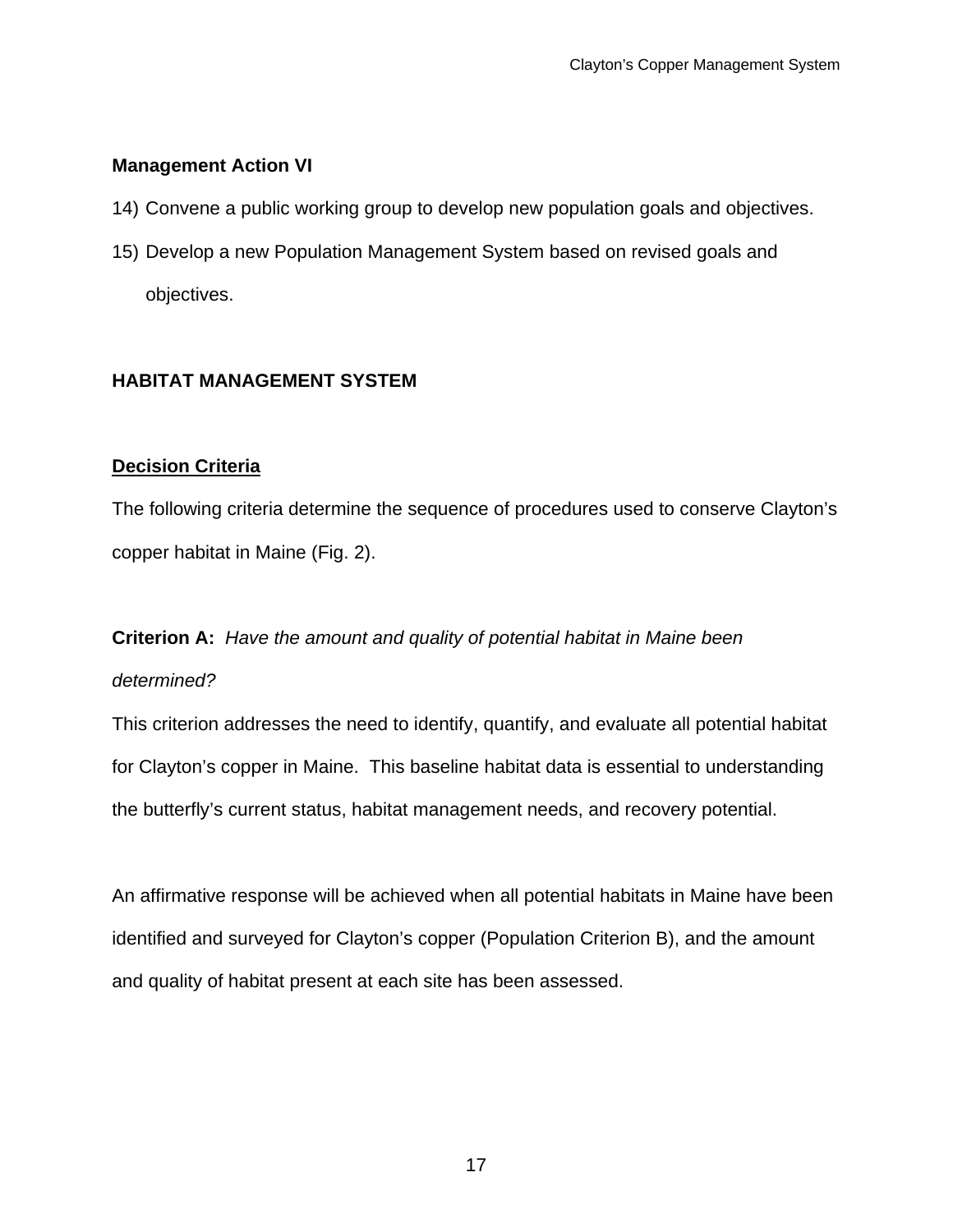**Criterion B1:** *Have all sites supporting viable populations of Clayton's copper in Maine been protected?* 

This criterion addresses the need to protect all sites supporting Clayton's copper populations to ensure long-term viability of this endangered butterfly and its habitat in Maine.

An affirmative response will be achieved when every site known to support viable Clayton's copper populations in Maine is permanently protected from habitat loss and degradation.

# **Criterion B2:** *Are all sites supporting viable populations of Clayton's copper being managed?*

This criterion addresses the need for site-specific habitat management plans, including habitat monitoring, to be implemented at each site supporting Clayton's copper populations. It recognizes that habitat management intervention may be critical to maintaining the long-term viability of shrubby cinquefoil stands, and that management actions may also enhance existing habitat for Clayton's copper.

An affirmative response will require that each site supporting viable populations of Clayton's copper has been assessed for both short and long-term habitat management needs, and a comprehensive, site-specific management plan has been developed and implemented for each site.

18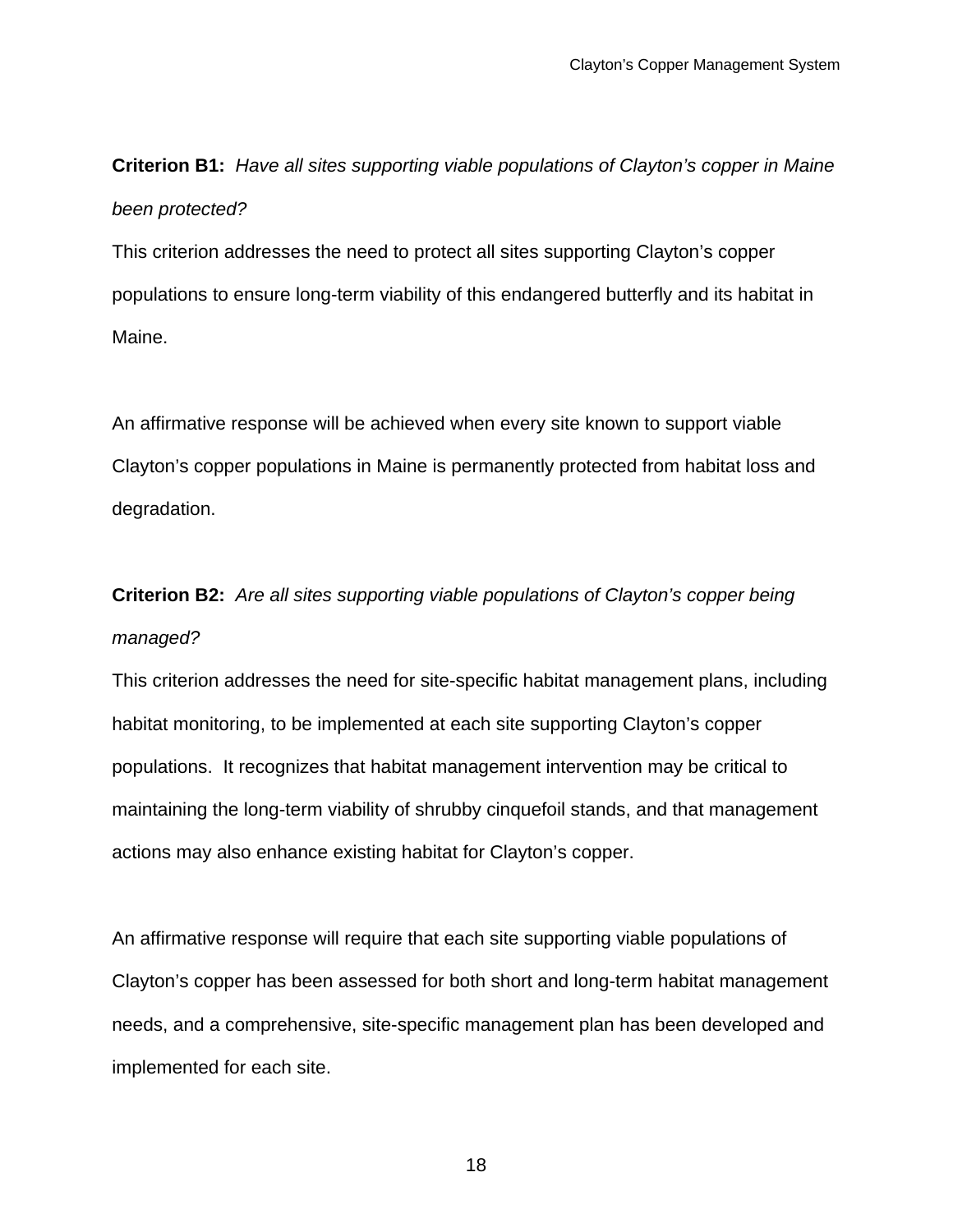## **Criterion C:** *Have all habitat objectives been met?*

An affirmative response will be achieved when all components of the habitat objectives have been realized.

## **Management Actions**

The following management actions are the recommended procedures for accomplishing the habitat objectives. Specific management actions result from responses to decision criteria identified in Figure 2.

## **Management Action I**

- 16) Develop a system to evaluate the quality of shrubby cinquefoil stands for Clayton's copper.
- 17) For all shrubby cinquefoil stands identified in the Population Management System (Criterion B, Management Action II), estimate the amount (acreage) and quality of potential habitat available to Clayton's copper. These measurements should be made in conjunction with the statewide population survey objective.

## **Management Action II**

- 18) Identify landowners of all sites supporting Clayton's copper populations. Include landowners whose properties provide upland buffers, or who hold land or water rights that could influence the quality or availability of habitat for Clayton's copper.
- 19) Assess current protection status of each site, based on ownership types and existing land protection measures, including regulatory oversight.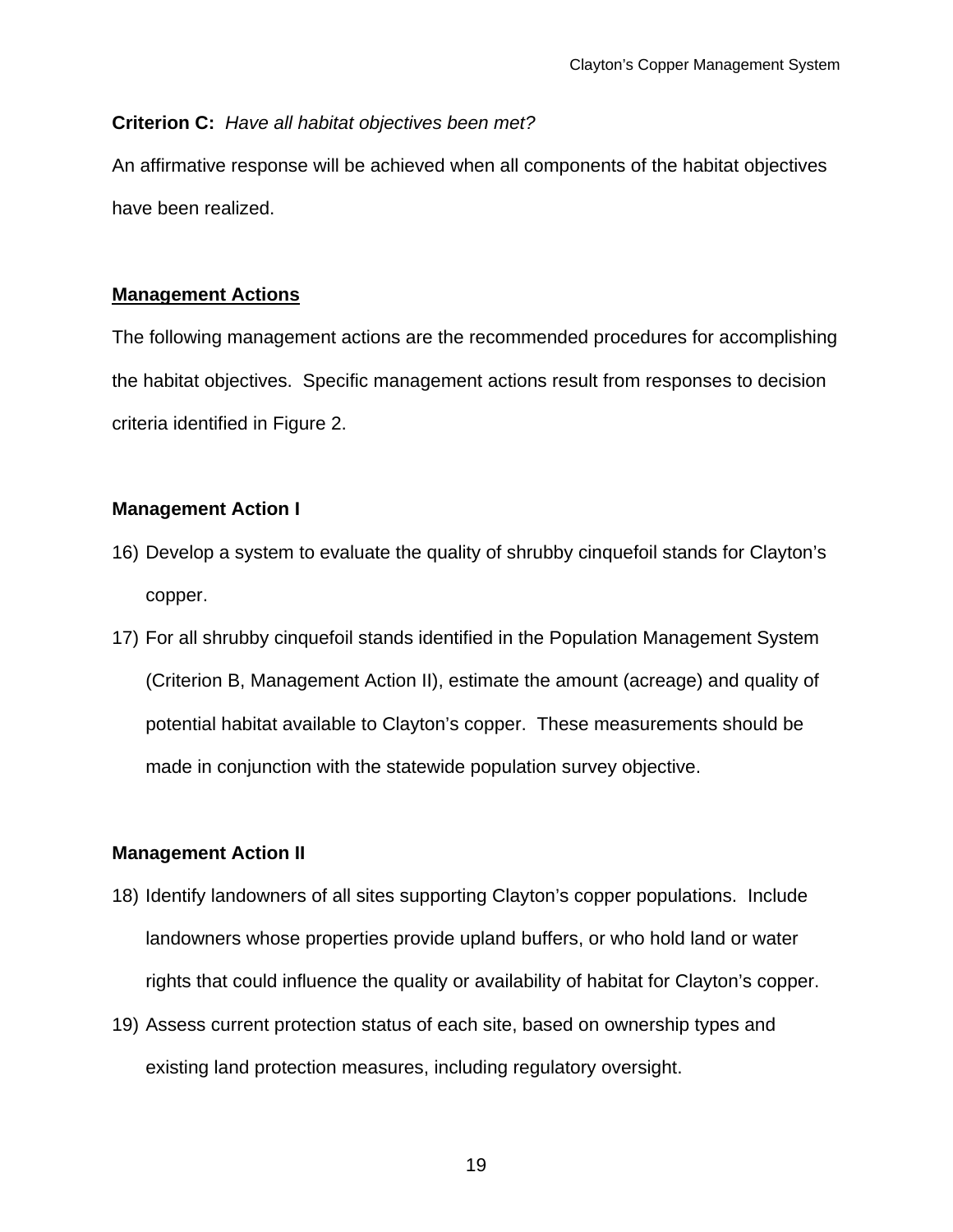

Figure 2. Flow diagram depicting decision criteria for Habitat Management System for Clayton's copper in Maine.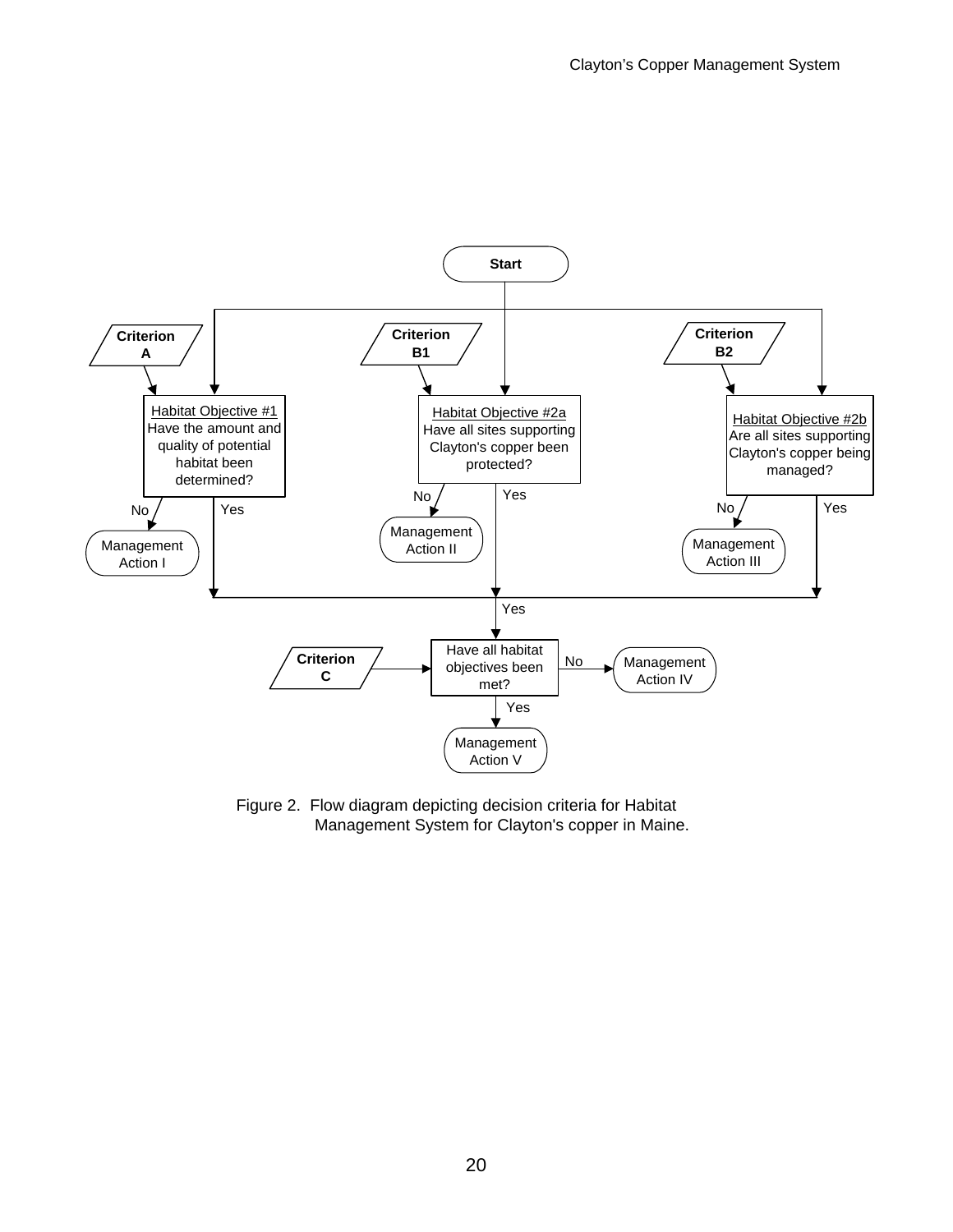- 20) Prioritize sites based on current protection status, and considering element occurrence rank, vulnerability, threats, management needs, current and future land use demands, opportunities for protection, etc.
- 21) Develop site protection plans for each site where permanent habitat protection for Clayton's copper is not already secured. Protection plans should ensure habitat is protected from loss or degradation, and consider all appropriate land protection tools, including fee acquisition, acquisition of land and water rights, conservation easements, management authority, cooperative management agreements, designation of Essential and/or Significant Wildlife Habitat, and municipal and state zoning and permit review processes.
- 22) Implement site protection plans in order of prioritization.

#### **Management Action III**

- 23) Assess the short and long-term habitat management needs of each site supporting Clayton's copper populations.
- 24) Develop a site-specific, habitat management plan for each site. Shrubby cinquefoil management guidelines recommended by Rooney and Weber (2002) should be consulted, and potential conflicts with other rare species management, as well as with existing and future land use objectives, should be considered .
- 25) Prioritize sites based on their element occurrence rank and the immediate need for habitat management to ensure long-term viability of the host plant.
- 26) Obtain landowner permission to conduct habitat management activities.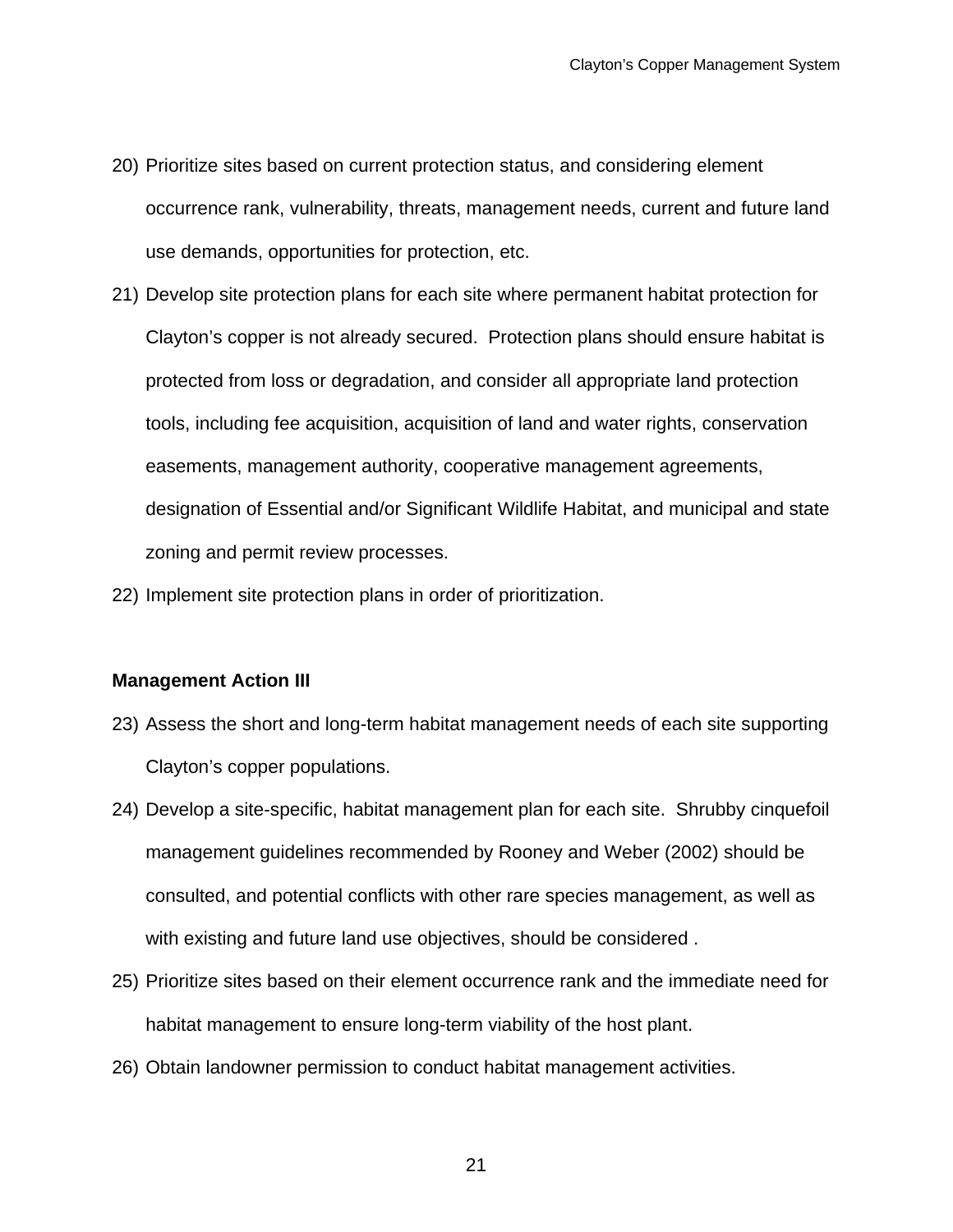27) Implement site-specific management plans in order of prioritization.

## **Management Action IV**

28) Continue work to meet all objectives.

## **Management Action V**

29) Develop a new Habitat Management System based on revised goals and objectives.

## **RESEARCH MANAGEMENT SYSTEM**

## **Decision Criteria**

The following criteria determine the sequence of procedures used to identify strategies to determine key factors affecting Clayton's copper recovery in Maine (Fig. 3).

**Criterion A1:** *Have strategies been identified to determine limiting factors affecting Clayton's copper in Maine?* 

This criterion addresses the need to determine key limiting factors affecting recovery of Clayton's copper in Maine. It recognizes that, while funding and opportunities for research are limited, progress towards filling the knowledge gap about Clayton's copper is essential to developing an effective recovery plan.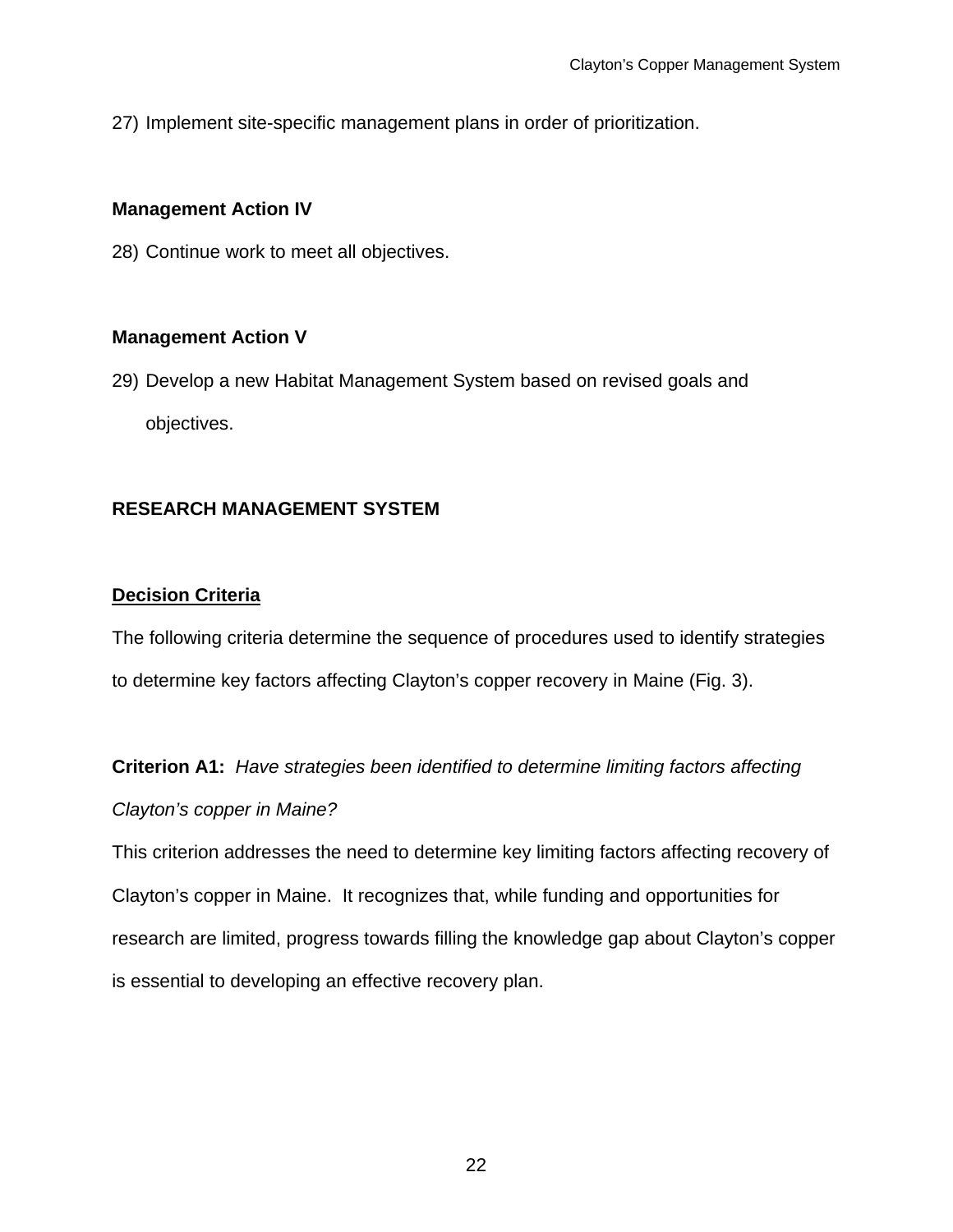An affirmative response will require that research partners, when necessary, have been identified, appropriate research strategies have been developed, and adequate funding has been secured.

## **Criterion A2:** *Have strategies been identified to determine the population dynamics of Clayton's copper in Maine?*

This criterion addresses the need to document the dynamics within and between populations of Clayton's copper in Maine, and determine their significance to recovery. It recognizes that, while funding and opportunities for research are limited, progress towards filling the knowledge gap about Clayton's copper is essential to developing an effective recovery plan.

An affirmative response will require that research partners, when necessary, have been identified, appropriate research strategies have been developed, and adequate funding has been secured.

## **Criterion A3:** *Have strategies been identified to determine the significance of genetic variability in Clayton's copper populations in Maine?*

This criterion addresses the need to verify the genetic uniqueness of Clayton's copper as a subspecies and better understand the resulting conservation implications, including MDIFW's level of responsibility for the butterfly as either a unique, near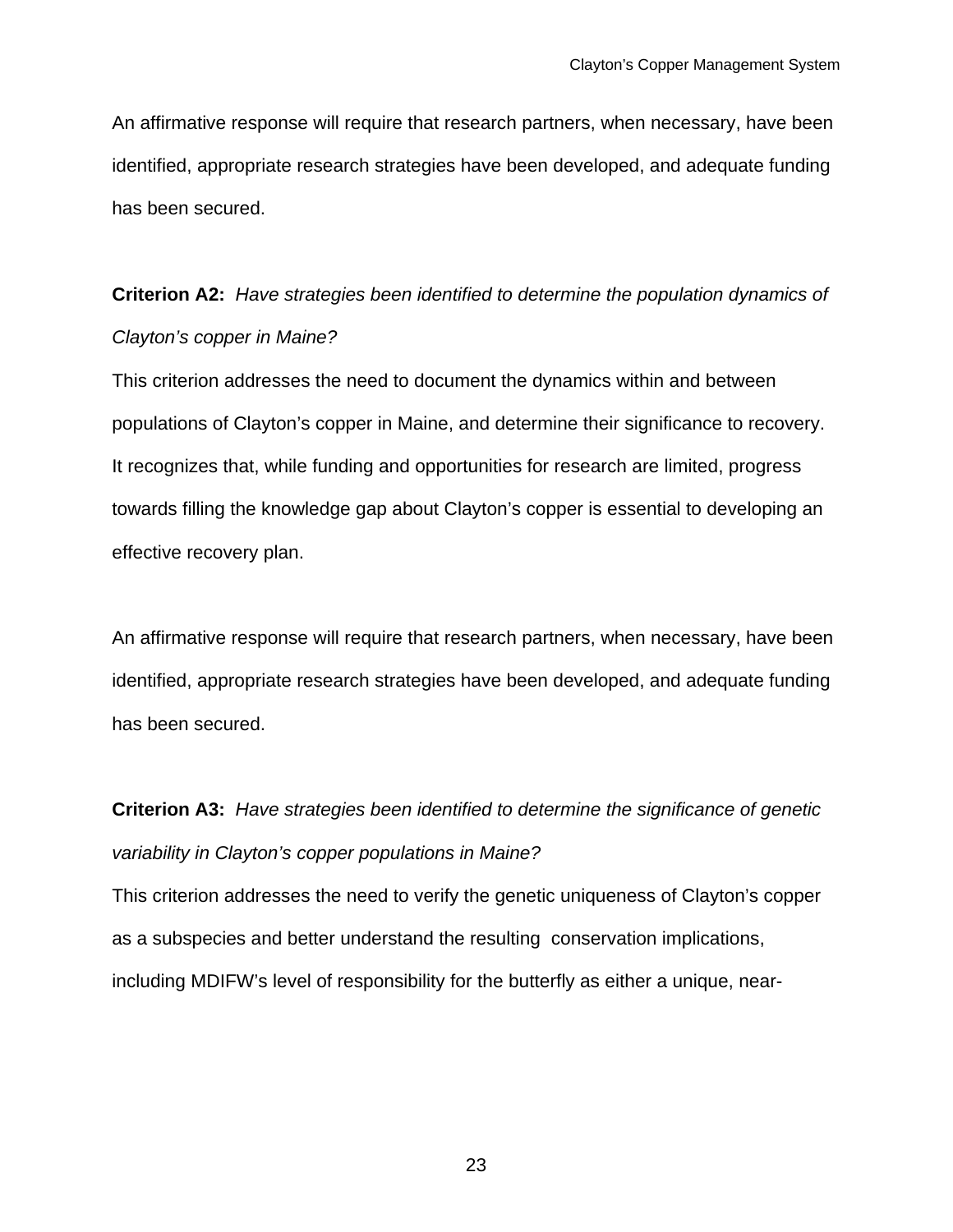<span id="page-23-0"></span>endemic subspecies or an isolated population of the more common nominate species.<sup>[1](#page-23-0)</sup> This criterion also addresses the need to document and understand genetic variability between populations to advance knowledge of recovery potential and risk of extinction. It recognizes that, while funding and opportunities for research are limited, progress towards filling the knowledge gap about Clayton's copper conservation genetics is essential to developing an effective recovery plan.

An affirmative response will require that research partners, when necessary, have been identified, appropriate research strategies have been developed, and adequate funding has been secured.

## **Criterion A4:** *Have strategies been identified to determine the dispersal capability of Clayton's copper in Maine?*

This criterion addresses the need to document dispersal capability in Clayton's copper, and to document its significance to population dynamics, genetic variability, recovery potential, and risk of extinction. It recognizes that, while funding and opportunities for research are limited, progress towards filling the knowledge gap about Clayton's copper is essential to developing an effective recovery plan.

An affirmative response will require that research partners, when necessary, have been identified, appropriate research strategies have been developed, and adequate funding has been secured.

1

 $1$ <sup>1</sup> The genetic status of this butterfly would not independently alter its listing status in Maine. Because of the animal's extremely limited distribution and abundance, MDIFW's current listing criteria would still classify even the nominate species (*Lycaena dorcas claytoni*) as endangered or threatened.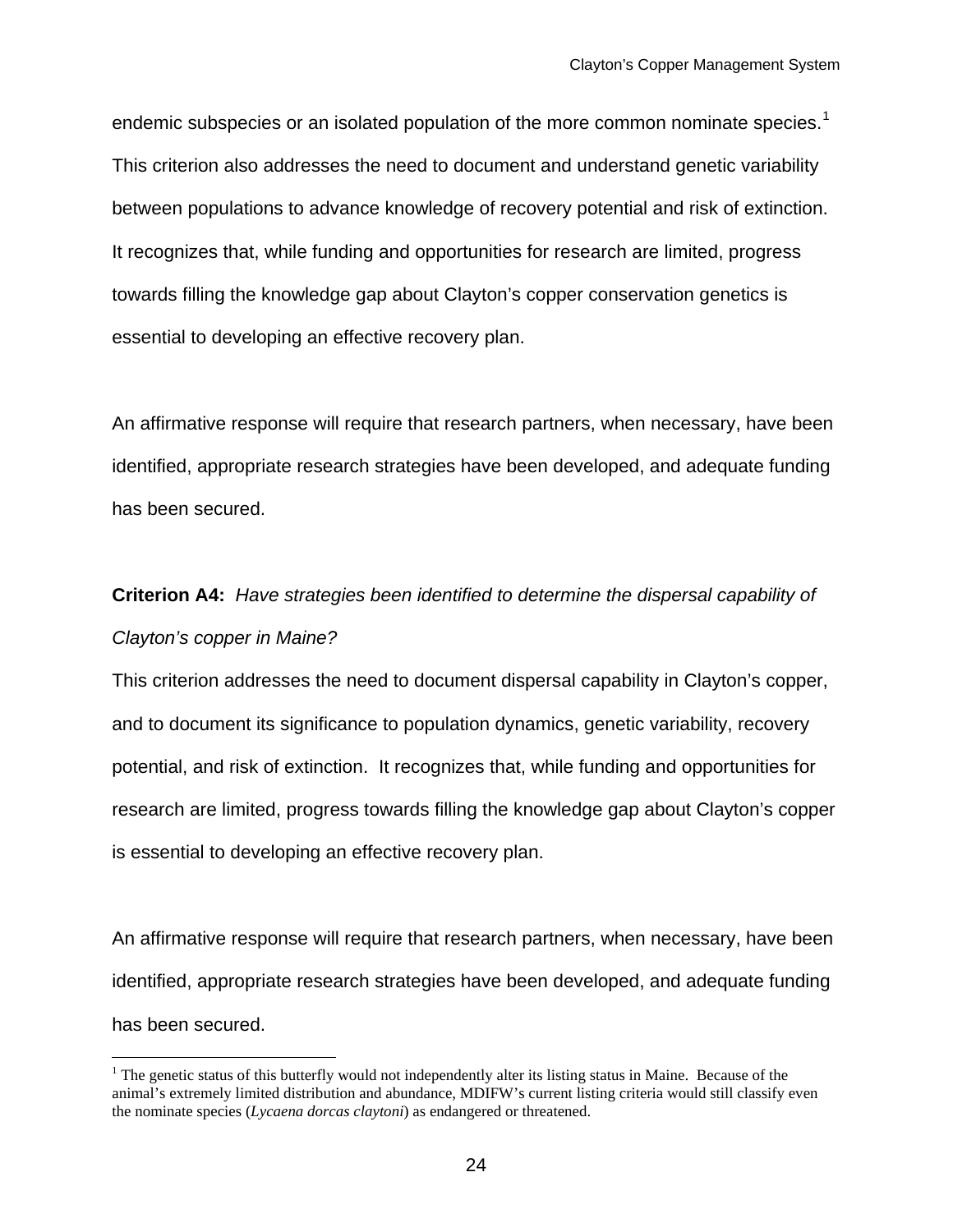# **Criterion A5:** *Have strategies been identified to determine the habitat dynamics affecting Clayton's copper populations in Maine?*

This criterion addresses the need to document host plant and community dynamics affecting recovery of Clayton's copper in Maine. It recognizes that, while funding and opportunities for research are limited, progress towards filling the knowledge gap about Clayton's copper is essential to developing an effective recovery plan.

An affirmative response will require that research partners, when necessary, have been identified, appropriate research strategies have been developed, and adequate funding has been secured.

## **Criterion B:** *Has the research objective been met?*

An affirmative response will be achieved when all components of the research objective have been realized.

## **Management Actions**

The following management actions are the recommended procedures for accomplishing the research objective. Specific management actions result from responses to decision criteria identified in Figure 3.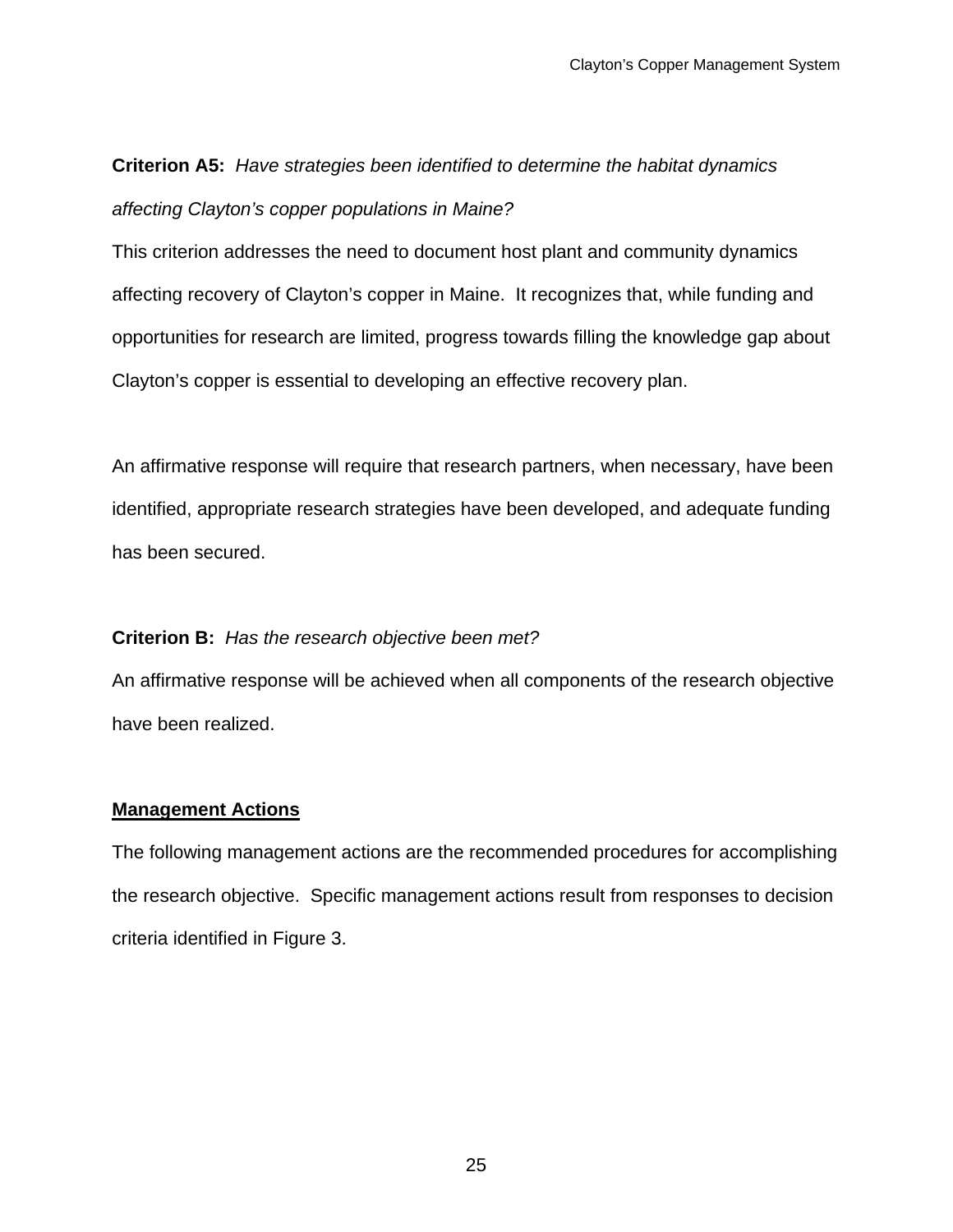

Figure 3. Flow diagram depicting criteria for Research Management System for Clayton's copper in Maine.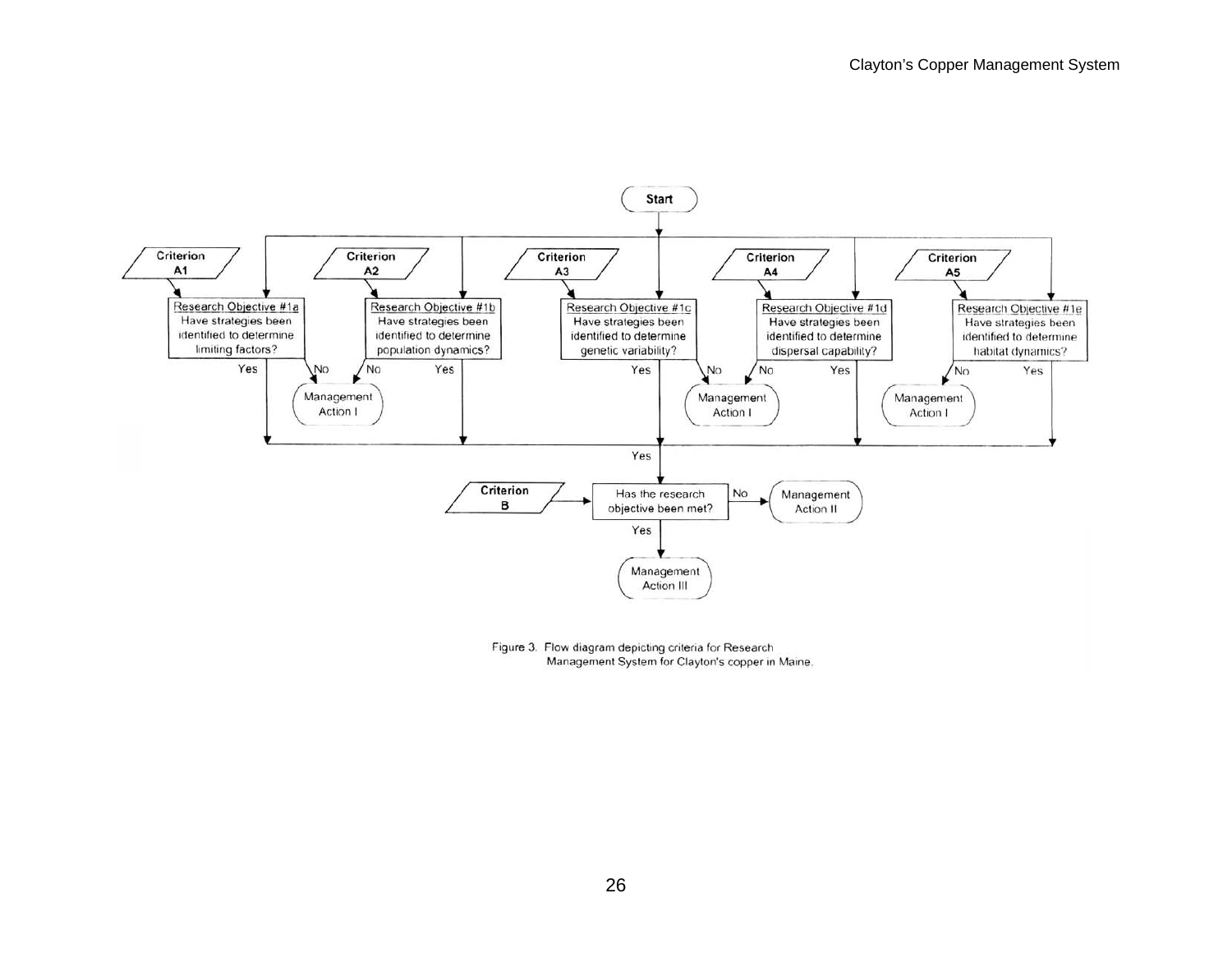## **Management Action I**

- 30) Identify and engage research partners, either through graduate positions at the University of Maine or via contracts.
- 31) In conjunction with partners, develop research proposals to determine objectives. Recognize the importance of the New Brunswick population to understanding key factors of population dynamics, dispersal capability, and genetic variability in Maine, and include in research proposals wherever appropriate. Combine objective components wherever feasible.

### **Management Action II**

32) Continue work to meet objective.

### **Management Action III**

33) In conjunction with the public working group, develop a new Research Management System based on revised goals and objectives and considering updated information on the butterfly and its host plant.

## **OUTREACH MANAGEMENT SYSTEM**

### **Decision Criteria**

The following criteria determine the sequence of procedures used to increase awareness and understanding of Clayton's copper and its habitat requirements in Maine (Figure 4).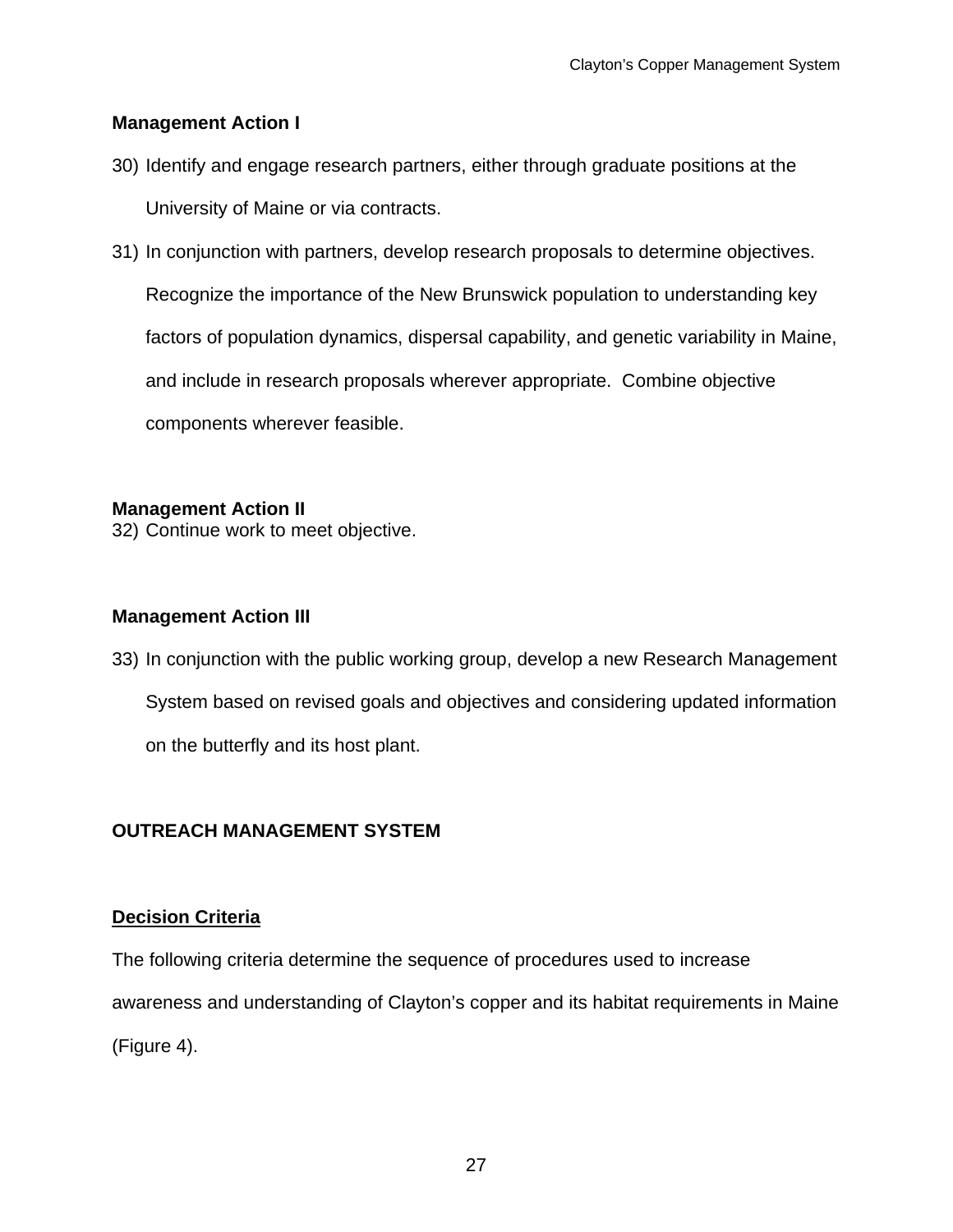

Figure 4. Flow diagram depicting decision criteria for Outreach Management System for Clayton's copper in Maine.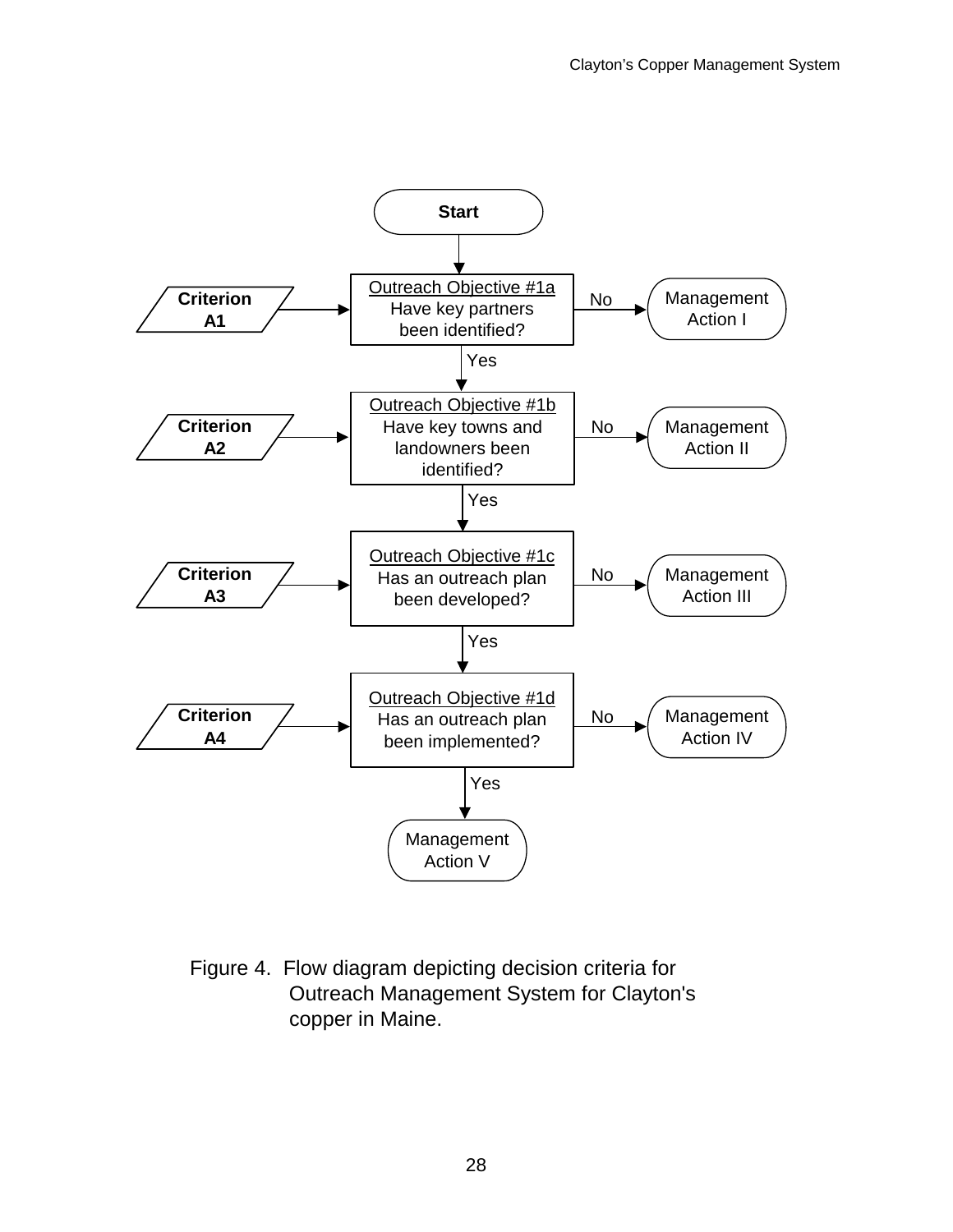#### **Criterion A1:** *Have key partners been identified?*

This criterion addresses whether key cooperators, at both a local and statewide scale, have been identified for the outreach initiative.

An affirmative response will be achieved when all appropriate partners have been identified and contacted to invite support for and participation in the development and implementation of an outreach plan for Clayton's copper.

#### **Criterion A2:** *Have key towns and landowners been identified?*

This criterion addresses whether municipalities and landowners having the greatest potential to affect recovery of Clayton's copper have been identified.

An affirmative response will be achieved when all municipalities with jurisdiction over sites supporting or potentially influencing Clayton's copper populations, and all similarly related landowners, have been identified.

#### **Criterion A3:** *Has an outreach plan been developed?*

This criterion addresses whether a strategy for increasing awareness and understanding of the Clayton's copper and its habitat in Maine has been devised.

An affirmative response will require that a brief document outlining outreach objectives, proposed actions, informational materials to be developed, and an implementation schedule, has been produced.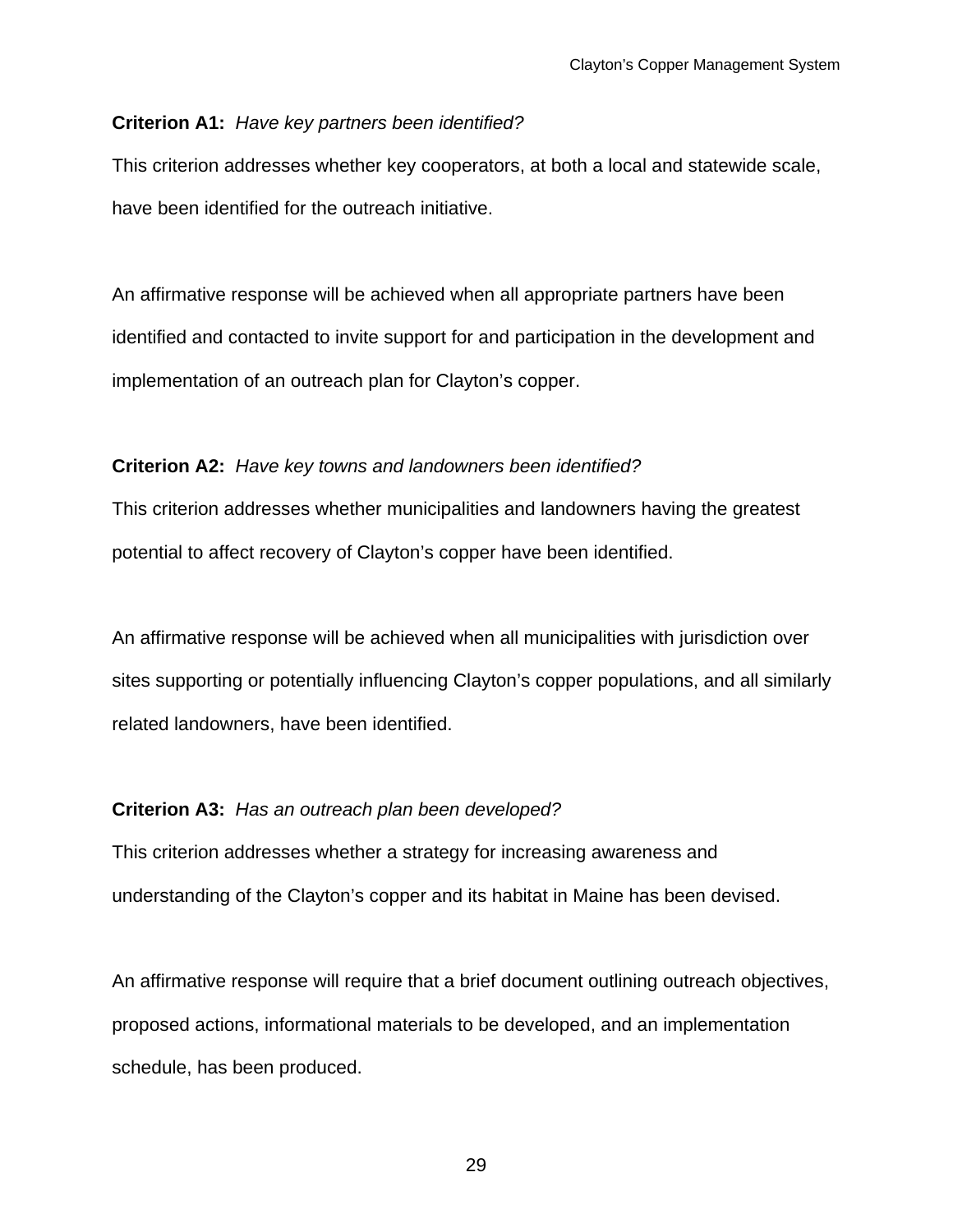## **Criterion A4:** *Has an outreach plan been implemented?*

This criterion addresses whether a program for increasing awareness and appreciation of Clayton's copper and its habitat in Maine has been initiated.

An affirmative response will be achieved when outreach actions have been initiated and informational materials have been developed and distributed to all target audiences.

## **Management Actions**

The following management actions are the recommended procedures for accomplishing the outreach objective. Specific management actions result from responses to decision criteria identified in Figure 4.

## **Management Action I**

- 34) Identify landowners, municipalities, conservation entities, and user groups who are potential partners in an outreach initiative for Clayton's copper. Consider all parties, on both a local and statewide scale, whose support, interest, and expertise would benefit recovery goals and objectives.
- 35) Engage support and involvement from MDIFW's Public Information and Education Division.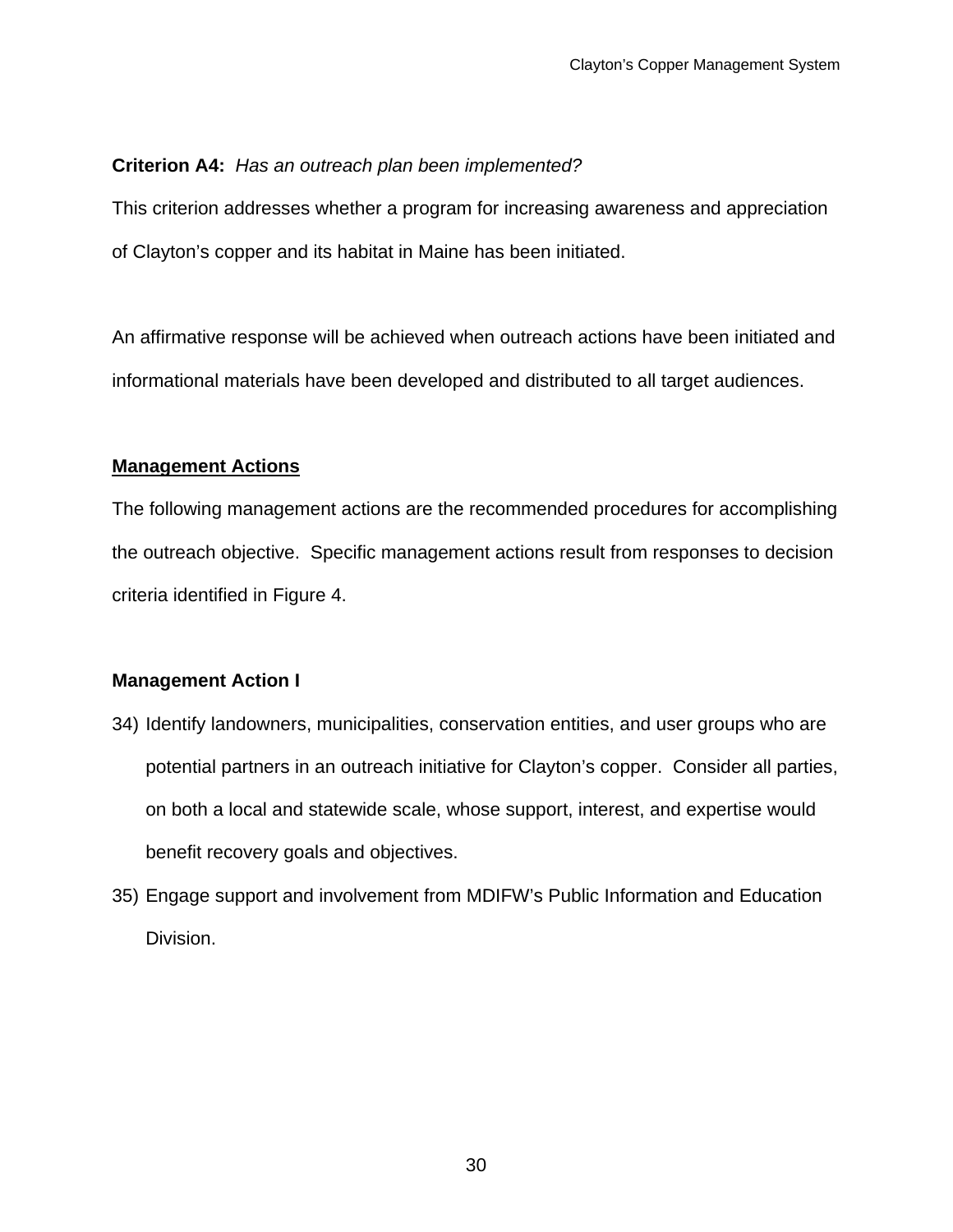## **Management Action II**

36) Identify all municipalities with jurisdiction over sites supporting or potentially influencing Clayton's copper populations, and all similarly related landowners. Include those towns and landowners whose properties provide upland buffers.

## **Management Action III**

37) Produce a brief document which identifies cooperators, target audiences, and potential funding sources; and outlines the outreach objectives, proposed strategies and actions, participant roles, informational materials to be developed, methods and sites of delivery, and an implementation schedule.

## **Management Action IV**

- 38) Develop and produce informational materials.
- 39) Distribute outreach materials and activate implementation plan.

## **Management Action V**

40) Develop a new Outreach Management System based on revised goals and objectives.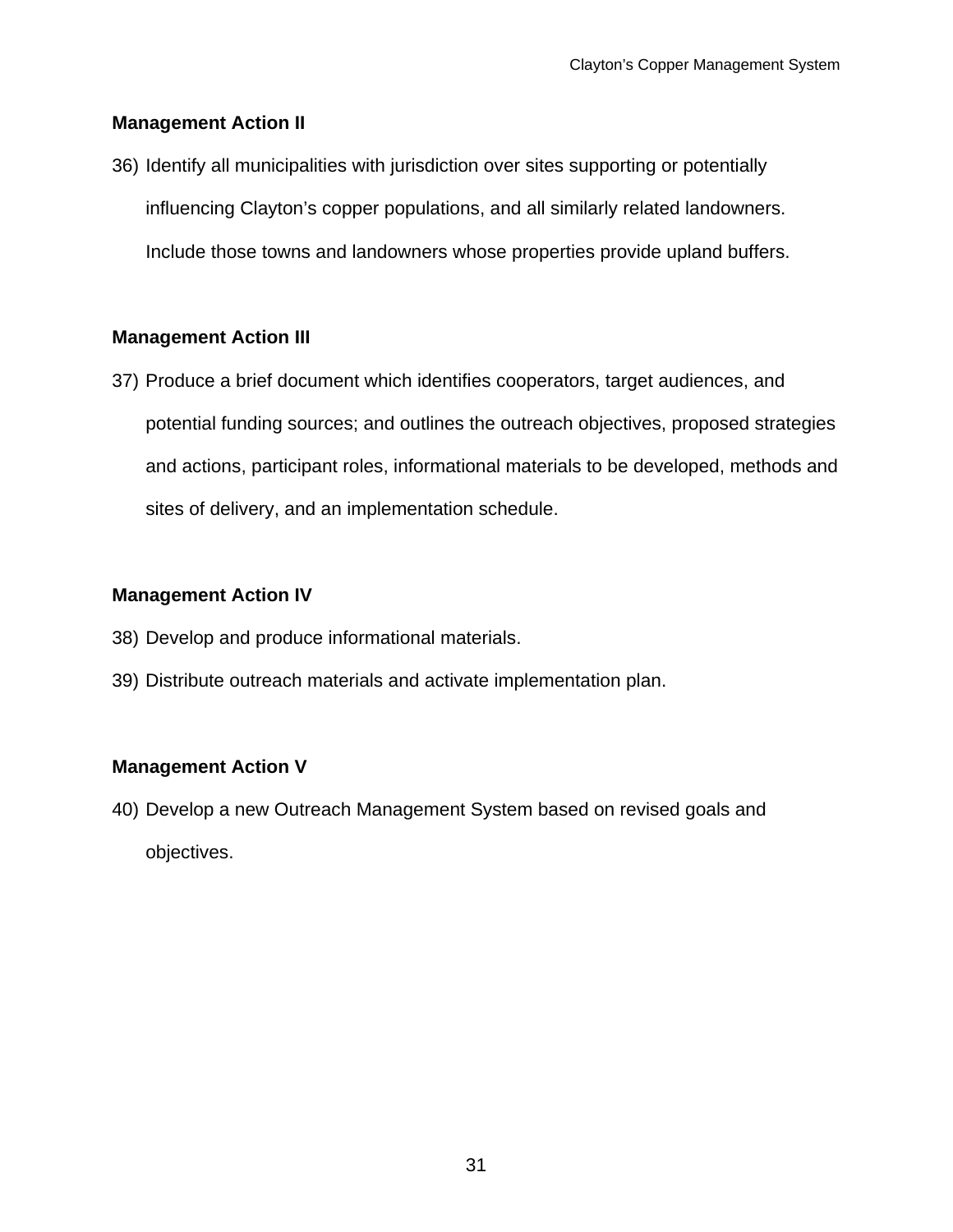## **LITERATURE CITED**

- Rooney, S. C. and J. E. Weber. 2002. Vegetation sampling and shrubby cinquefoil management at Dwinal Pond Wildlife Management Area. Report submitted to MDIFW, February 2002.
- Swartz, B. I., McCollough, M. A., and M. Siebenmann. February 11, 2001. Clayton's copper assessment. Maine Department of Inland Fisheries and Wildlife, Wildlife Division, Resource Assessment Section, Endangered and Threatened Species Program, Bangor, ME.